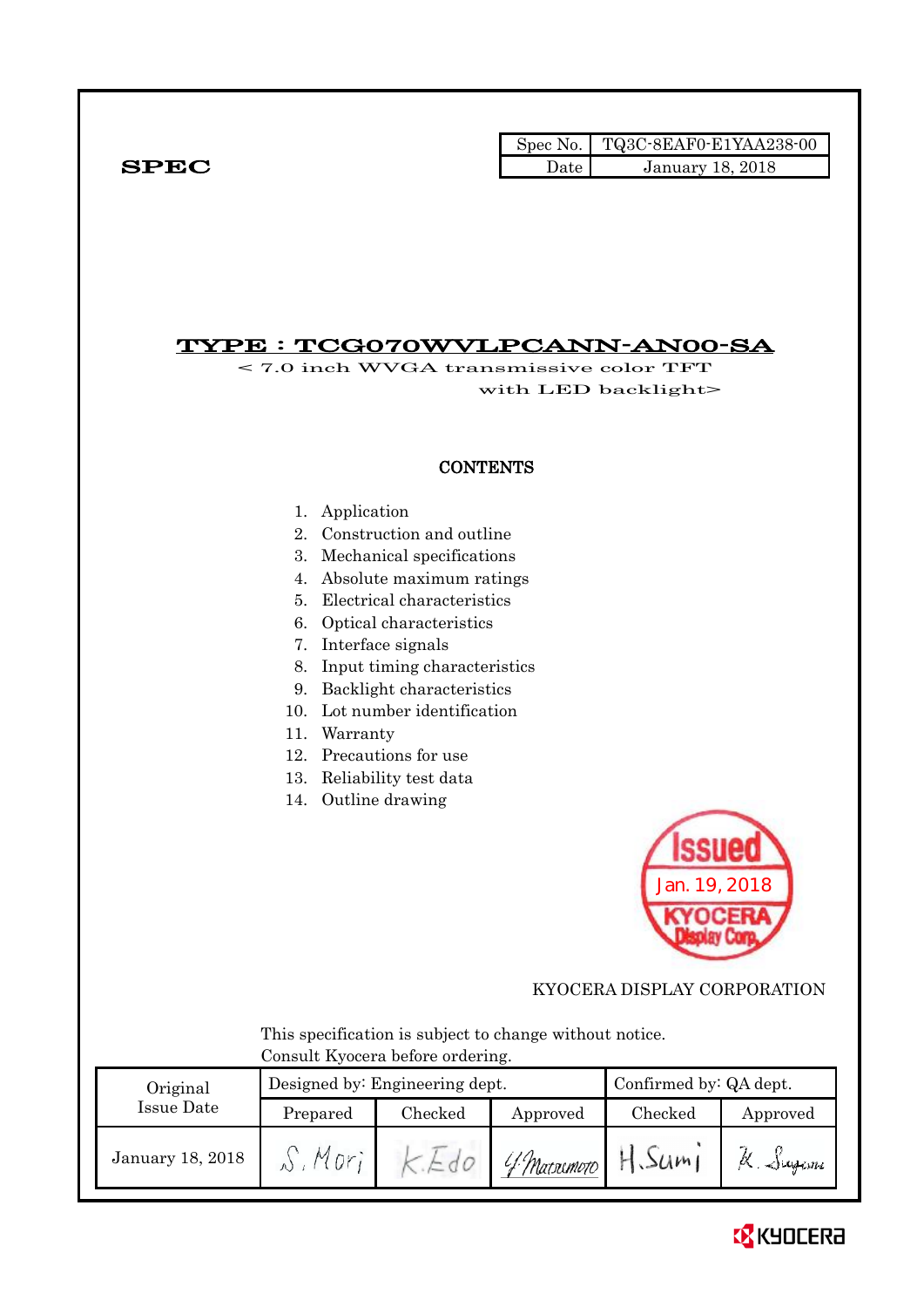| Spec No.               | Part No.               | Page                     |
|------------------------|------------------------|--------------------------|
| TQ3C-8EAF0-E1YAA238-00 | TCG070WVLPCANN-AN00-SA | $\overline{\phantom{0}}$ |

# Warning

- 1. This Kyocera LCD module has been specifically designed for use only in electronic devices and industrial machines in the area of audio control, office automation, industrial control, home appliances, etc. The module should not be used in applications where the highest level of safety and reliability are required and module failure or malfunction of such module results in physical harm or loss of life, as well as enormous damage or loss. Such fields of applications include, without limitation, medical, aerospace, communications infrastructure, atomic energy control. Kyocera expressly disclaims any and all liability resulting in any way to the use of the module in such applications.
- 2. Customer agrees to indemnify, defend and hold Kyocera harmless from and against any and all actions, claims, damages, liabilities, awards, costs, and expenses, including legal expenses, resulting from or arising out of Customer's use, or sale for use, or Kyocera modules in applications.

# Caution

1. Kyocera shall have the right, which Customer hereby acknowledges, to immediately scrap or destroy tooling for Kyocera modules for which no Purchase Orders have been received from the Customer in a two-year period.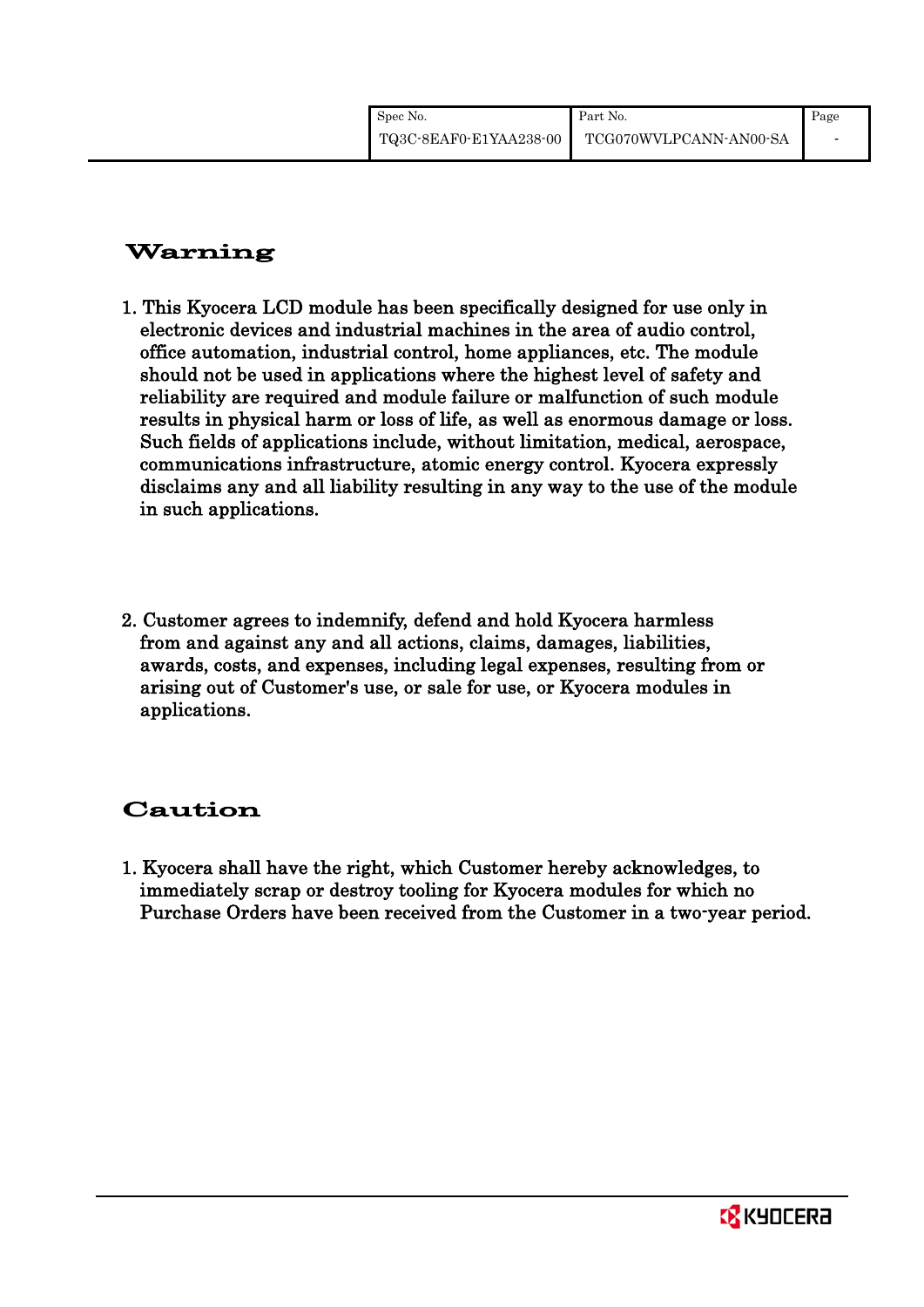| Spec No.               | Part No.               | Page |
|------------------------|------------------------|------|
| TQ3C-8EAF0-E1YAA238-00 | TCG070WVLPCANN-AN00-SA | -    |

# Revision record

|                  |             |          | Designed by : Engineering dept. |               |                                      | Confirmed by $\colon$ QA dept. |                        |
|------------------|-------------|----------|---------------------------------|---------------|--------------------------------------|--------------------------------|------------------------|
|                  | $\rm{Date}$ | Prepared |                                 | $\rm Checked$ | Approved                             | $\rm Checked$                  | ${\Large\bf Approved}$ |
|                  |             |          |                                 |               |                                      |                                |                        |
|                  |             |          |                                 |               |                                      |                                |                        |
| ${\rm Rev. No.}$ | Date        | Page     |                                 |               | $\label{eq:2} \textbf{Descriptions}$ |                                |                        |
|                  |             |          |                                 |               |                                      |                                |                        |
|                  |             |          |                                 |               |                                      |                                |                        |
|                  |             |          |                                 |               |                                      |                                |                        |
|                  |             |          |                                 |               |                                      |                                |                        |
|                  |             |          |                                 |               |                                      |                                |                        |
|                  |             |          |                                 |               |                                      |                                |                        |
|                  |             |          |                                 |               |                                      |                                |                        |
|                  |             |          |                                 |               |                                      |                                |                        |
|                  |             |          |                                 |               |                                      |                                |                        |
|                  |             |          |                                 |               |                                      |                                |                        |
|                  |             |          |                                 |               |                                      |                                |                        |
|                  |             |          |                                 |               |                                      |                                |                        |
|                  |             |          |                                 |               |                                      |                                |                        |
|                  |             |          |                                 |               |                                      |                                |                        |
|                  |             |          |                                 |               |                                      |                                |                        |
|                  |             |          |                                 |               |                                      |                                |                        |
|                  |             |          |                                 |               |                                      |                                |                        |
|                  |             |          |                                 |               |                                      |                                |                        |
|                  |             |          |                                 |               |                                      |                                |                        |
|                  |             |          |                                 |               |                                      |                                |                        |
|                  |             |          |                                 |               |                                      |                                |                        |
|                  |             |          |                                 |               |                                      |                                |                        |
|                  |             |          |                                 |               |                                      |                                |                        |
|                  |             |          |                                 |               |                                      |                                |                        |
|                  |             |          |                                 |               |                                      |                                |                        |
|                  |             |          |                                 |               |                                      |                                |                        |
|                  |             |          |                                 |               |                                      |                                |                        |
|                  |             |          |                                 |               |                                      |                                |                        |
|                  |             |          |                                 |               |                                      |                                |                        |
|                  |             |          |                                 |               |                                      |                                |                        |
|                  |             |          |                                 |               |                                      |                                |                        |
|                  |             |          |                                 |               |                                      |                                |                        |
|                  |             |          |                                 |               |                                      |                                |                        |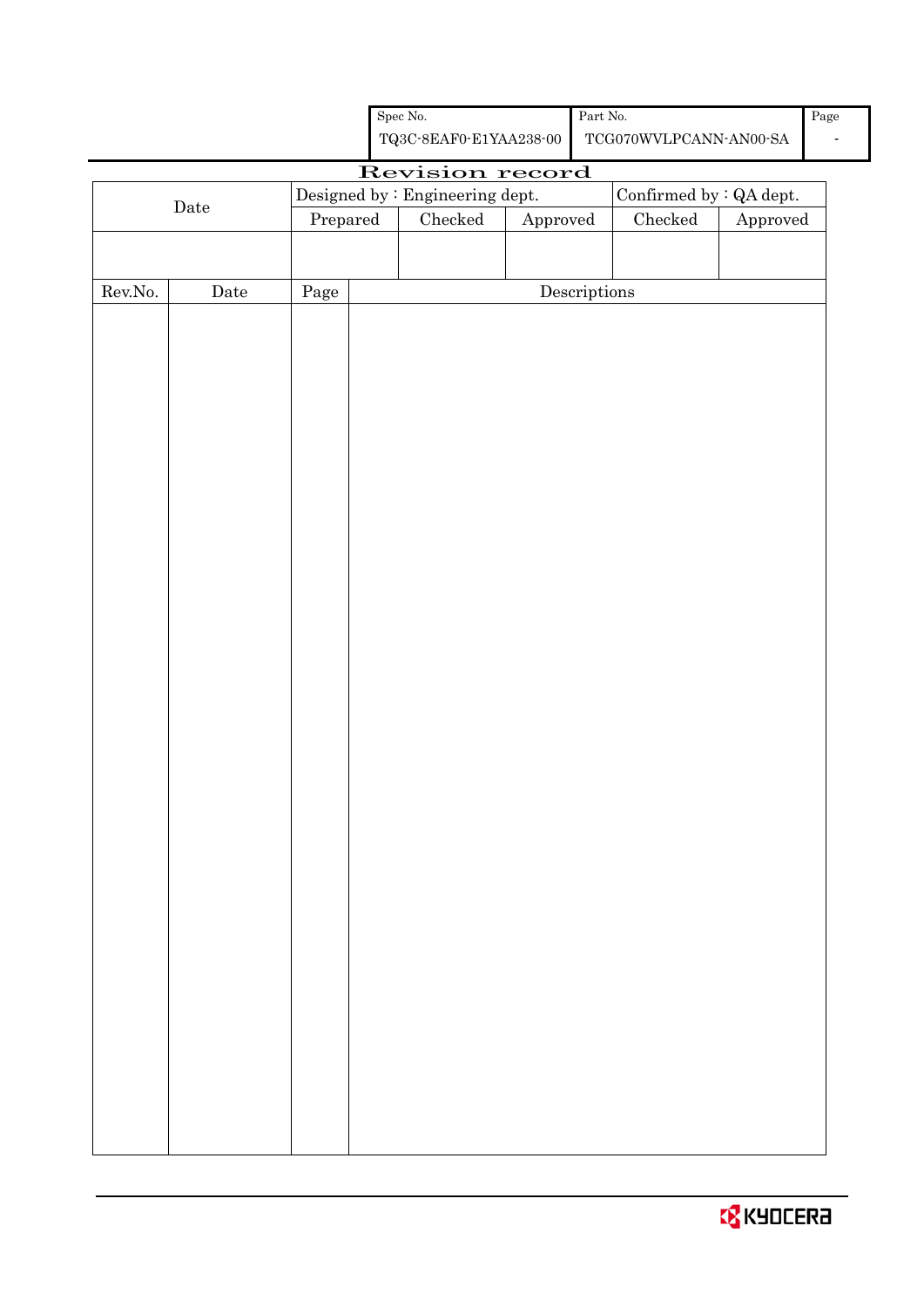#### 1. Application

This document defines the specification of TCG070WVLPCANN-AN00-SA. (RoHS Compliant)

#### 2. Construction and outline

| LCD                | : Transmissive color dot matrix type TFT             |
|--------------------|------------------------------------------------------|
| Backlight system   | : LED                                                |
| Polarizer          | : Anti-Glare treatment                               |
| Additional circuit | : Timing controller, Power supply $(3.3V)$ input)    |
|                    | (without constant current circuit for LED Backlight) |

#### 3. Mechanical specifications

| <b>Item</b>                | Specification                                           | Unit |
|----------------------------|---------------------------------------------------------|------|
| Outline dimensions<br>1)   | $165(W)\times(104.4)(H)\times8.2(D)$                    | mm   |
| Active area                | $152.4(W)\times91.44(H)$<br>(17.8cm/7.0 inch(Diagonal)) | mm   |
| Dot format                 | $800 \times (R, G, B)(W) \times 480(H)$                 | dot  |
| Dot pitch                  | $0.0635(W)\times0.1905(H)$                              | mm   |
| Base color<br>$\mathbf{2}$ | Normally White                                          |      |
| Mass                       | 195                                                     | g    |

1) Projection not included. Please refer to outline for details.

2) Due to the characteristics of the LCD material, the color varies with environmental temperature.

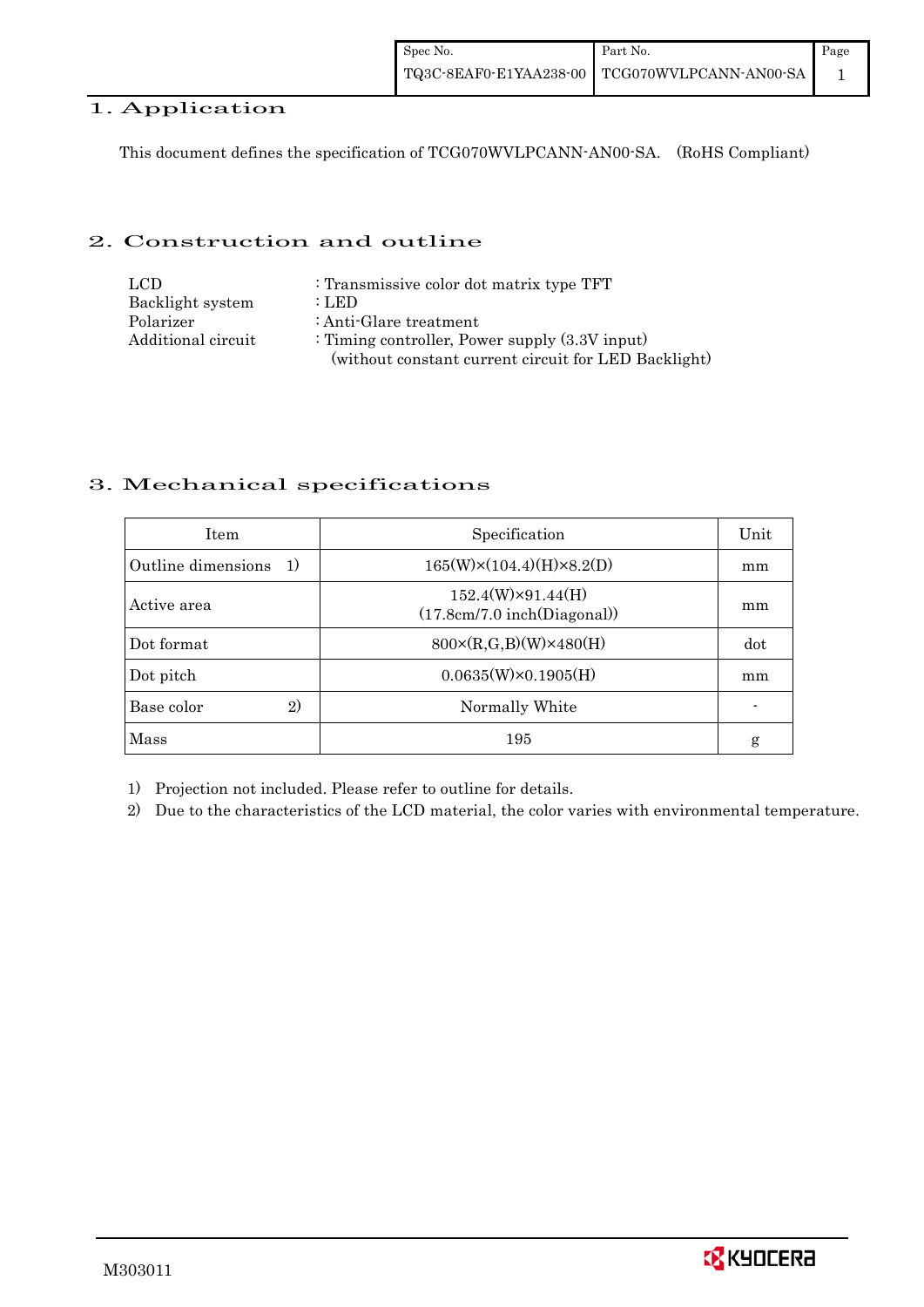#### 4. Absolute maximum ratings

4-1. Electrical absolute maximum ratings

| Item                 |         | Symbol       | Min.   | Max. | Unit |
|----------------------|---------|--------------|--------|------|------|
| Supply voltage       |         | Vpd          | $-0.3$ | 4.5  |      |
| Input signal voltage |         | $\rm V_{IN}$ | $-0.3$ | 4.5  |      |
| LED forward current  | $2)$ 3) |              |        | 100  | mА   |

- 1) Input signal : CK,  $R0 \sim R5$ ,  $G0 \sim G5$ ,  $B0 \sim B5$ , HSYNC, VSYNC, ENAB, CM, SC
- 2) For each "AN-CA"
- 3) Do not apply reversed voltage.

#### 4-2. Environmental absolute maximum ratings

| Item                  |    | Symbol             | Min.  | Max. | Unit      |
|-----------------------|----|--------------------|-------|------|-----------|
| Operating temperature |    | $_{Top}$           | $-20$ | 70   | $\circ$ C |
| Storage temperature   | 2) | T <sub>STO</sub>   | $-30$ | 80   | $\circ$ C |
| Operating humidity    | 3) | $H_{OP}$           | 10    | 4.   | % $RH$    |
| Storage humidity      | 3) | $_{\mathrm{HSTO}}$ | 10    | 4)   | %RH       |
| Vibration             |    |                    | 5)    | 5)   |           |
| Shock                 |    |                    | 6)    | 6.   |           |

1) Operating temperature means a temperature which operation shall be guaranteed. Since display performance is evaluated at 25°C, another temperature range should be confirmed.

2) Temp. =  $-30^{\circ}$ C $<$ 48h, Temp. =  $80^{\circ}$ C $<$ 168h

 Store LCD at normal temperature/humidity. Keep them free from vibration and shock. An LCD that is kept at a low or a high temperature for a long time can be defective due to other conditions, even if the low or high temperature satisfies the standard. (Please refer to "Precautions for Use" for details.)

- 3) Non-condensing
- 4) Temp. $\leq 40^{\circ}$ C, 85%RH Max.
	- Temp. >40°C, Absolute humidity shall be less than 85%RH at 40°C.
- 5)

| Frequency       | $10\sim$ 55 Hz | Acceleration value         |
|-----------------|----------------|----------------------------|
| Vibration width | $0.15$ m m     | $(0.3{\sim}9~{\rm m/s^2})$ |
| Interval        | $10-55-10$ Hz  | 1 minutes                  |

 2 hours in each direction X, Y, Z (6 hours total) EIAJ ED-2531

6) Acceleration: 490 m/s2, Pulse width: 11 ms 3 times in each direction:  $\pm X$ ,  $\pm Y$ ,  $\pm Z$ EIAJ ED-2531

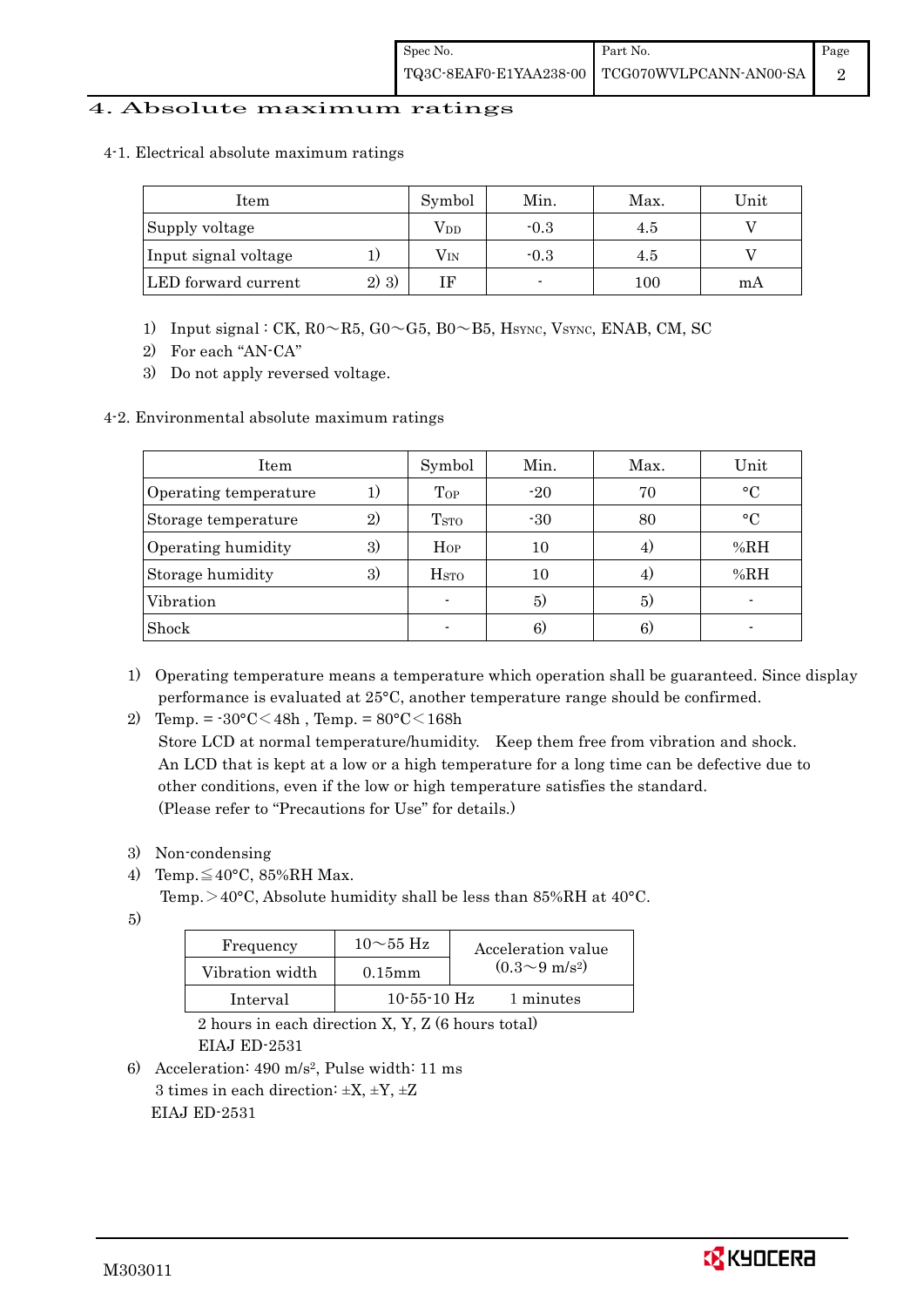| Spec No. | Part No.                                      | Page |
|----------|-----------------------------------------------|------|
|          | TQ3C-8EAF0-E1YAA238-00 TCG070WVLPCANN-AN00-SA |      |

#### 5. Electrical characteristics

|                                 |    |                        |                |                     |                | Temp. = $-20 \sim 70$ °C |         |
|---------------------------------|----|------------------------|----------------|---------------------|----------------|--------------------------|---------|
| Item                            |    | Symbol                 | Condition      | Min.                | Typ.           | Max.                     | Unit    |
| Supply voltage                  | 1) | <b>V</b> <sub>DD</sub> | $\blacksquare$ | 3.0                 | 3.3            | 3.6                      | V       |
| Current consumption             |    | $_{\rm{LDD}}$          | 2)             | -                   | 180            | 235                      | mA      |
| Permissive input ripple voltage |    | $V_{RP}$               | $\blacksquare$ | $\blacksquare$      | ÷              | 100                      | $mVp-p$ |
| Input signal voltage            |    | $V_{\rm IL}$           | "Low" level    | $\overline{0}$      | $\blacksquare$ | 0.8                      | V       |
|                                 | 3) | V <sub>IH</sub>        | "High" level   | 2.0                 |                | $V_{DD}$                 | V       |
|                                 |    | $V_{\rm IL}$           | "Low" level    | $\theta$            | $\blacksquare$ | $0.3\ \mathrm{V_{DD}}$   | V       |
|                                 | 4) | V <sub>IH</sub>        | "High" level   | 0.7 V <sub>DD</sub> |                | $V_{DD}$                 | V       |

#### 1)  $V_{DD}$ -turn-on conditions



2) Display pattern:





- 3) Input signal : CK, R0~R5, G0~G5, B0~B5, HSYNC, VSYNC, ENAB, CM
- 4) Input signal : SC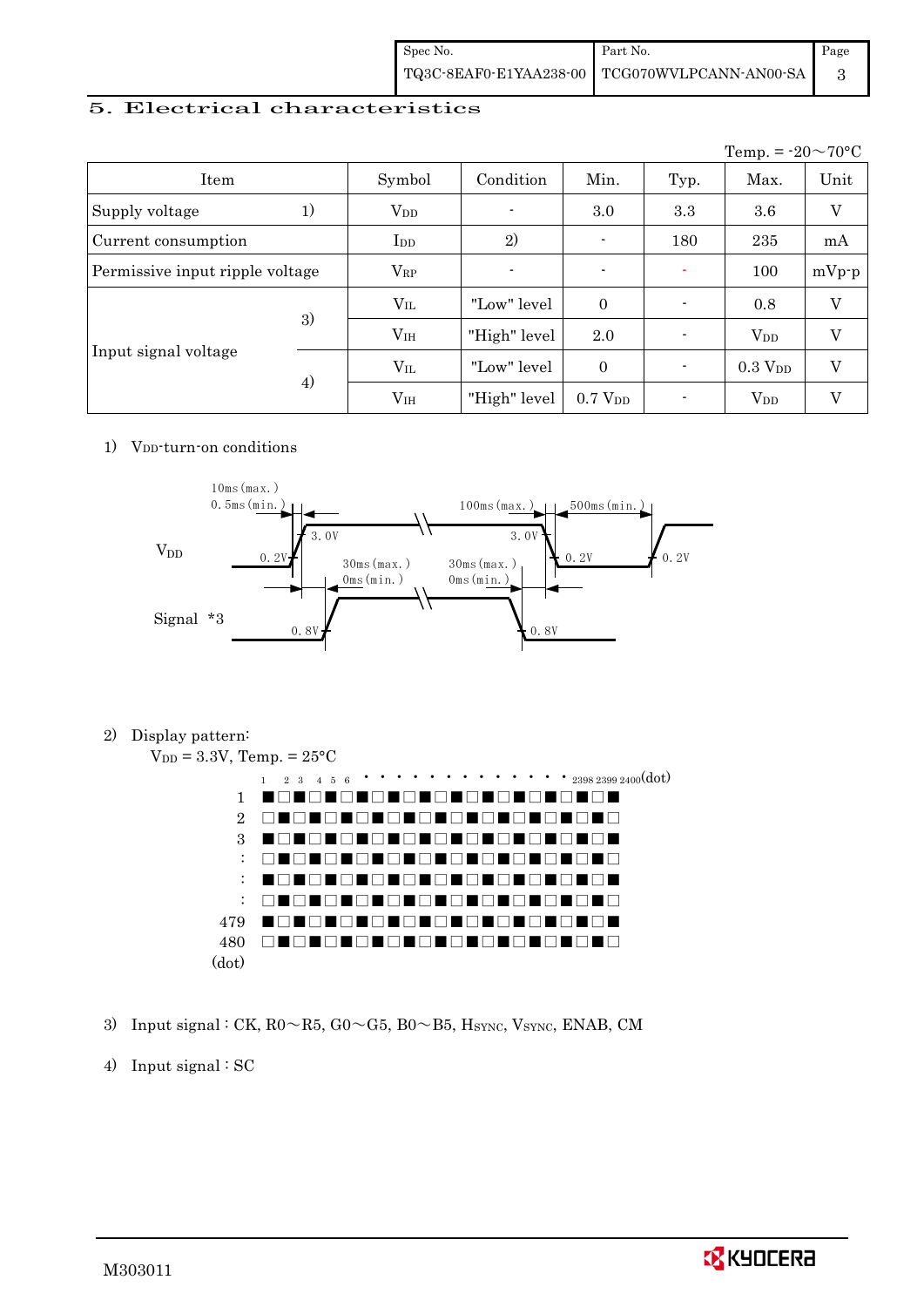| Spec No. | Part No.                                      | Page |
|----------|-----------------------------------------------|------|
|          | TQ3C-8EAF0-E1YAA238-00 TCG070WVLPCANN-AN00-SA |      |

## 6. Optical characteristics

| Measuring spot = $\phi$ 6.0mm, Temp. = 25°C |
|---------------------------------------------|
|                                             |

| Item                                  |                         | Symbol         | Condition                   | Min.           | Typ.           | Max.                     | Unit                     |
|---------------------------------------|-------------------------|----------------|-----------------------------|----------------|----------------|--------------------------|--------------------------|
|                                       | Rise                    | $\tau_r$       | $\theta = \phi = 0^{\circ}$ | ÷              | $\overline{5}$ |                          | ms                       |
| Response time                         | Down                    | $\tau$ d       | $\theta = \phi = 0^{\circ}$ | $\overline{a}$ | 25             |                          | ms                       |
|                                       |                         | $\theta$ upper |                             | 60             |                |                          |                          |
| Viewing angle range<br>View direction |                         | $\theta$ LOWER |                             |                | 80             |                          | deg.                     |
| $: 12$ o'clock                        |                         | $\phi$ LEFT    | $CR \ge 10$                 | $\blacksquare$ | 80             | $\overline{\phantom{a}}$ |                          |
| (Gray inversion)                      |                         | $\phi$ RIGHT   |                             | $\overline{a}$ | 80             |                          | deg.                     |
| Contrast ratio                        |                         | CR             | $\theta = \phi = 0^{\circ}$ | 700            | 1000           |                          | $\overline{\phantom{a}}$ |
| <b>Brightness</b>                     |                         | L              | IF=60mA/Line                | 310            | 450            | $\blacksquare$           | cd/m <sup>2</sup>        |
|                                       | $\mathbf X$<br>Red<br>у |                | $\theta = \phi = 0^{\circ}$ | 0.550          | 0.600          | 0.650                    |                          |
|                                       |                         |                |                             | 0.300          | 0.350          | 0.400                    |                          |
|                                       |                         | $\mathbf X$    |                             | 0.280          | 0.330          | 0.380                    |                          |
| Chromaticity                          | Green                   | y              | $\theta = \phi = 0^{\circ}$ | 0.530          | 0.580          | 0.630                    |                          |
| coordinates                           |                         | $\mathbf X$    |                             | 0.100          | 0.150          | 0.200                    |                          |
|                                       | Blue                    | у              | $\theta = \phi = 0^{\circ}$ | 0.070          | 0.120          | 0.170                    |                          |
|                                       |                         | $\mathbf X$    |                             | 0.250          | 0.300          | 0.350                    |                          |
|                                       | White                   | $\mathbf y$    | $\theta = \phi = 0^{\circ}$ | 0.275          | 0.325          | 0.375                    |                          |

6-1. Definition of contrast ratio

 $CR(Contrast ratio) =$  Brightness with all pixels "White" Brightness with all pixels "Black"

#### 6-2. Definition of response time



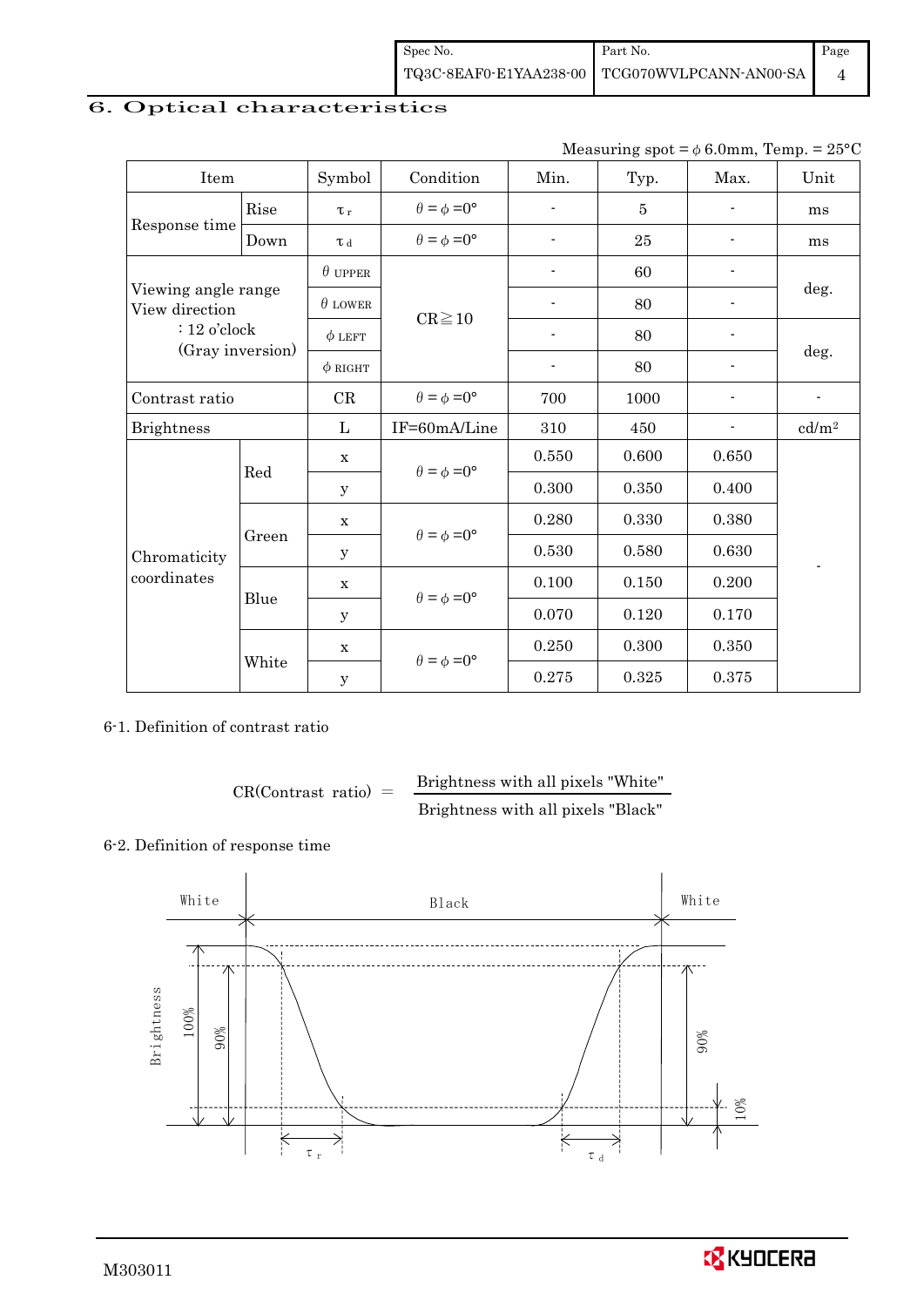

#### 6-4. Brightness measuring points



- 1) Rating is defined as the white brightness at center of display screen(3).
- 2) The brightness uniformity is calculated by using following formula.

Brightness uniformity = Minimum brightness from 1 to 5  $\times$  100 [%]<br>Maximum brightness from 1 to 5

3) 5 minutes after CFL is turned on. (Ambient Temp.=25℃)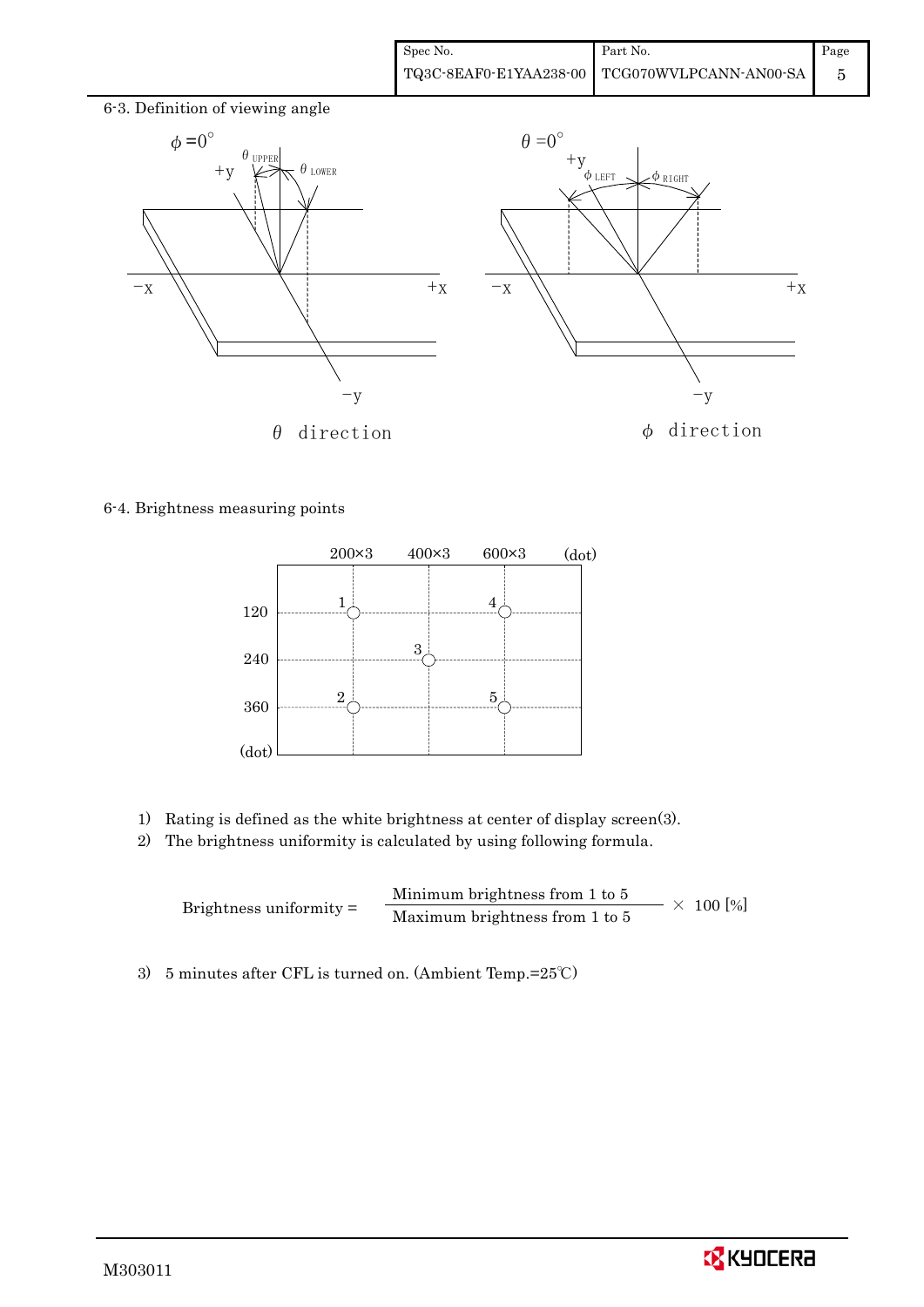| Spec No. | Part No.                                      | Page |
|----------|-----------------------------------------------|------|
|          | TQ3C-8EAF0-E1YAA238-00 TCG070WVLPCANN-AN00-SA |      |

### 7. Interface signals

#### 7-1. LCD

| No.            | Symbol                   | Description                                                                                                   | Level |
|----------------|--------------------------|---------------------------------------------------------------------------------------------------------------|-------|
| 1              | AN1                      | Anode1                                                                                                        |       |
| $\sqrt{2}$     | AN2                      | Anode2                                                                                                        |       |
| 3              | CA1                      | Cathode1                                                                                                      |       |
| $\overline{4}$ | CA2                      | Cathode2                                                                                                      |       |
| $\overline{5}$ | $V_{DD}$                 | 3.3V power supply                                                                                             |       |
| $\,6$          | <b>V</b> <sub>DD</sub>   | 3.3V power supply                                                                                             |       |
| 7              | CM                       | Mode select signal(High or Open: Necessity of V·H <sub>SYNC</sub> , GND: Uunecessity of V·H <sub>SYNC</sub> ) |       |
| 8              | <b>ENAB</b>              | Data Enable (positive)                                                                                        |       |
| 9              | <b>V</b> <sub>SYNC</sub> | Vertical synchronous signal (negative) (fix low or high: when CM fixed<br>to GND)                             |       |
| 10             | <b>H</b> sync            | Horizontal synchronous signal (negative) (fix low or high: when CM<br>fixed to GND)                           |       |
| 11             | <b>GND</b>               | <b>GND</b>                                                                                                    |       |
| 12             | B5                       | BLUE data signal (MSB)                                                                                        |       |
| 13             | B <sub>4</sub>           | BLUE data signal                                                                                              |       |
| 14             | B <sub>3</sub>           | BLUE data signal                                                                                              |       |
| 15             | <b>GND</b>               | <b>GND</b>                                                                                                    |       |
| 16             | B2                       | BLUE data signal                                                                                              |       |
| 17             | B1                       | BLUE data signal                                                                                              |       |
| 18             | B <sub>0</sub>           | BLUE data signal (LSB)                                                                                        |       |
| 19             | <b>GND</b>               | <b>GND</b>                                                                                                    |       |
| 20             | G5                       | GREEN data signal (MSB)                                                                                       |       |
| 21             | G <sub>4</sub>           | GREEN data signal                                                                                             |       |
| 22             | G <sub>3</sub>           | GREEN data signal                                                                                             |       |
| 23             | <b>GND</b>               | <b>GND</b>                                                                                                    |       |
| 24             | G <sub>2</sub>           | GREEN data signal                                                                                             |       |
| $\bf 25$       | G1                       | GREEN data signal                                                                                             |       |
| ${\bf 26}$     | G <sub>0</sub>           | GREEN data signal (LSB)                                                                                       |       |
| 27             | <b>GND</b>               | <b>GND</b>                                                                                                    |       |
| 28             | R5                       | RED data signal (MSB)                                                                                         |       |
| $\bf 29$       | R4                       | RED data signal                                                                                               |       |
| 30             | R3                       | RED data signal                                                                                               |       |
| 31             | $\operatorname{GND}$     | <b>GND</b>                                                                                                    |       |
| $32\,$         | $\mathbf{R}2$            | RED data signal                                                                                               |       |
| $33\,$         | $\rm R1$                 | RED data signal                                                                                               |       |
| $34\,$         | R <sub>0</sub>           | RED data signal (LSB)                                                                                         |       |
| $35\,$         | ${\rm SC}$               | Scan direction control(GND or Open: Normal、High: Reverse)                                                     |       |
| $36\,$         | <b>GND</b>               | <b>GND</b>                                                                                                    |       |
| $37\,$         | <b>GND</b>               | <b>GND</b>                                                                                                    |       |
| $38\,$         | CK                       | Sampling clock                                                                                                |       |
| $39\,$         | GND                      | <b>GND</b>                                                                                                    |       |
| $40\,$         | $\mathop{\rm GND}$       | <b>GND</b>                                                                                                    |       |

 LCD connector : IMSA-9637S-40C-GF (IRISO) Recommended matching FFC or FPC : 0.5mm pitch

- 
- 

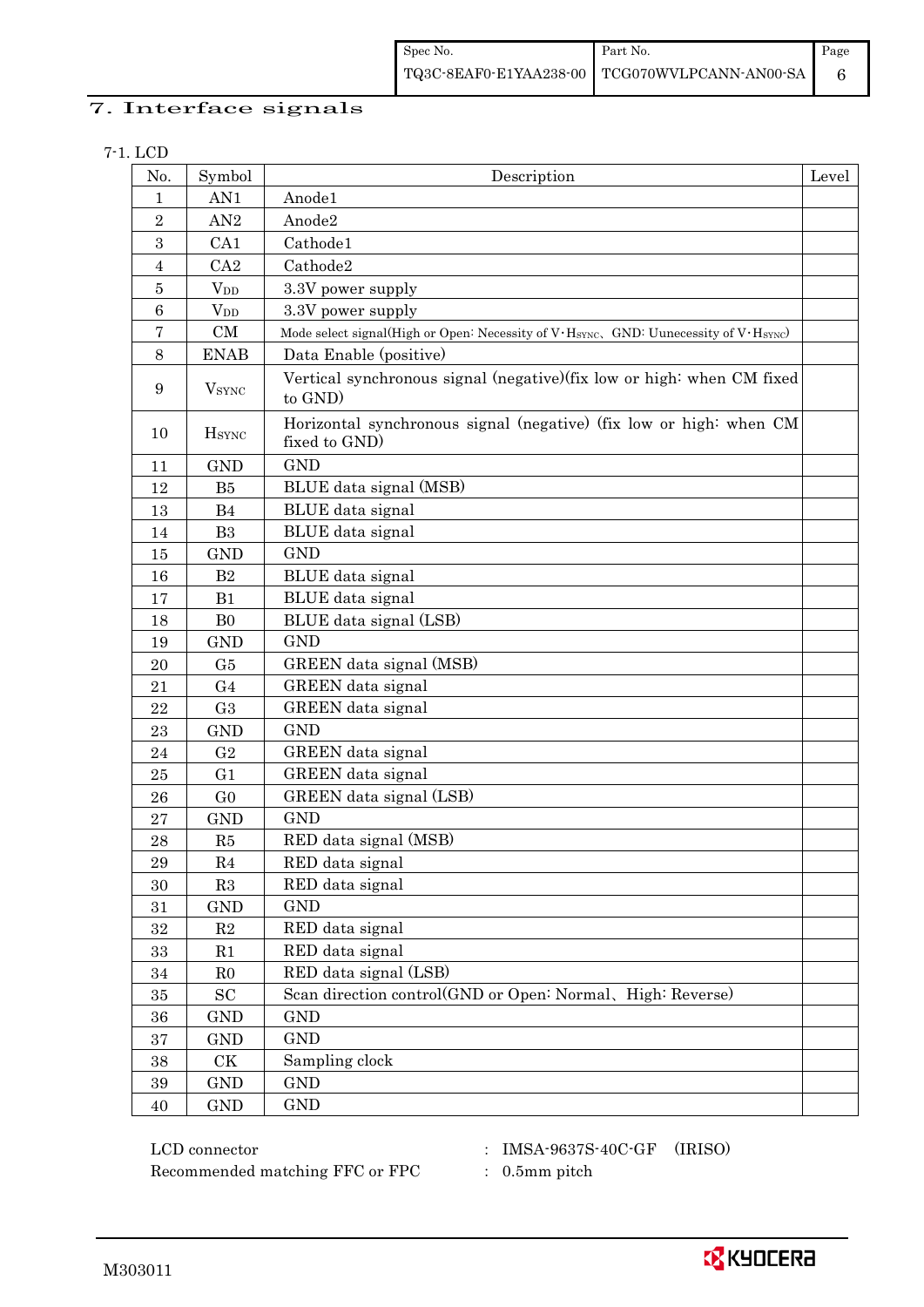| Spec No. | Part No.                                      | Page |
|----------|-----------------------------------------------|------|
|          | TQ3C-8EAF0-E1YAA238-00 TCG070WVLPCANN-AN00-SA |      |

### 1) Scanning

SC : GND or Open SC : High





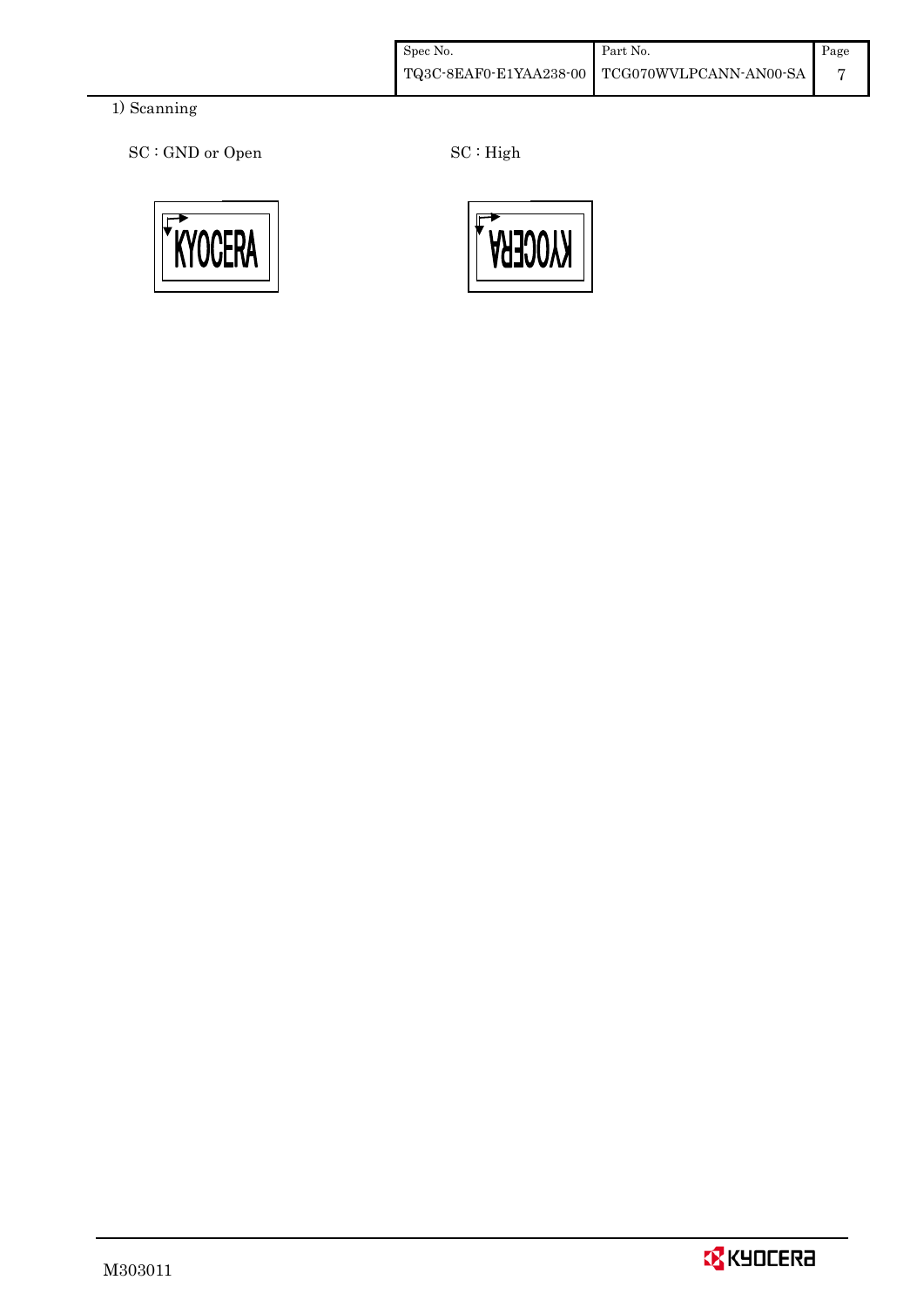| Spec No. | Part No.                                      | Page |
|----------|-----------------------------------------------|------|
|          | TQ3C-8EAF0-E1YAA238-00 TCG070WVLPCANN-AN00-SA |      |

#### 8. Input timing characteristics

#### 8-1. CM : High or Open (Necessity of  $V·H<sub>SYNC</sub>$ )

| Item                       |             | Symbol              | Min.                     | Typ.           | Max.                     | Unit       | Note |
|----------------------------|-------------|---------------------|--------------------------|----------------|--------------------------|------------|------|
|                            | Frequency   | Fck                 | 29.88                    | 33.2           | 36.52                    | <b>MHz</b> |      |
|                            | Period      | Tc                  | 27.4                     | 30.1           | 33.5                     | ns         |      |
| Clock                      | High time   | Tch                 | 12                       | $\overline{a}$ |                          | ns         |      |
|                            | Low time    | Tcl                 | $12\,$                   | $\frac{1}{2}$  | $\blacksquare$           | ns         |      |
|                            | Set up time | Tds                 | $\bf 5$                  | $\overline{a}$ | $\overline{\phantom{a}}$ | ns         |      |
| Data                       | Hold time   | Tdh                 | 10                       | $\overline{a}$ | $\overline{\phantom{a}}$ | ns         |      |
|                            | Set up time | Tes                 | $\bf 5$                  | $\overline{a}$ | $\overline{\phantom{a}}$ | ns         |      |
| Data Enable                | Hold time   | Teh                 | 10                       | $\overline{a}$ | $\overline{\phantom{a}}$ | ns         |      |
|                            | Set up time | Ths                 | $\bf 5$                  | $\overline{a}$ | $\overline{\phantom{a}}$ | ns         |      |
|                            | Hold time   | Thh                 | 10                       | $\overline{a}$ | $\overline{\phantom{a}}$ | ns         |      |
|                            | Period      | Th                  | 944                      | 1056           | 1088                     | Tc         |      |
| Horizontal sync.<br>signal |             |                     | $\mathbf{r}$             | 31.8           |                          | $\mu$ s    |      |
|                            | Pulse width | Thp                 | $\overline{4}$           | 128            | $\overline{a}$           | Tc         |      |
|                            | Front porch | Thf                 | $\overline{a}$           | 40             | $\overline{a}$           | Tc         |      |
|                            | Back porch  | Thb                 | $\bf 7$                  | 88             | $\blacksquare$           | Tc         |      |
| Horizontal display period  |             | Thd                 | 800                      |                |                          | Tc         |      |
|                            |             |                     | 516                      | 525            | 534                      | Th         |      |
|                            | Period      | $\operatorname{Tv}$ | 14.7                     | 16.6           | 17.4                     | ms         |      |
| Vertical sync.<br>signal   | Pulse width | Tvp                 | $\mathbf{1}$             | $\overline{2}$ | $\blacksquare$           | Th         |      |
|                            | Front porch | Tvf                 | $\overline{\phantom{a}}$ | 11             | $\overline{a}$           | Th         |      |
|                            | Back porch  | Tvb                 | $\overline{4}$           | 32             | $\overline{\phantom{a}}$ | Th         |      |
| Vertical display period    |             | Tvd                 |                          | 480            |                          | Th         |      |

1) If the display is used under the condition which is out of specifications such as higher clock frequency than specified value, there is a possibility phenomenon such as display error including white display, malfunction and no image may occur. Please use the display under the conditions written in the specification.

2) In case of lower frequency, the deterioration of the display quality, flicker etc., may occur.

 3) If CK is fixed to "H" or "L" level for certain period while ENAB is supplied, the panel may be damaged.

4) When dimming LED by PWM, please adjust LCD operating signal timing and LED driving frequency, to optimize the display quality. There is a possibility that flicker is observed by the interference of LCD operating signal timing and LED driving condition (especially driving frequency), even if the condition satisfies above timing specification.

- 5) Do not make Tv, Th, and Thp fluctuate.
- 6) CK count of each Horizontal Scanning Time should be always the same. Vertical invalid data period should be "n" X "Horizontal Scanning Time" . (n: integer) Frame period should be always the same.

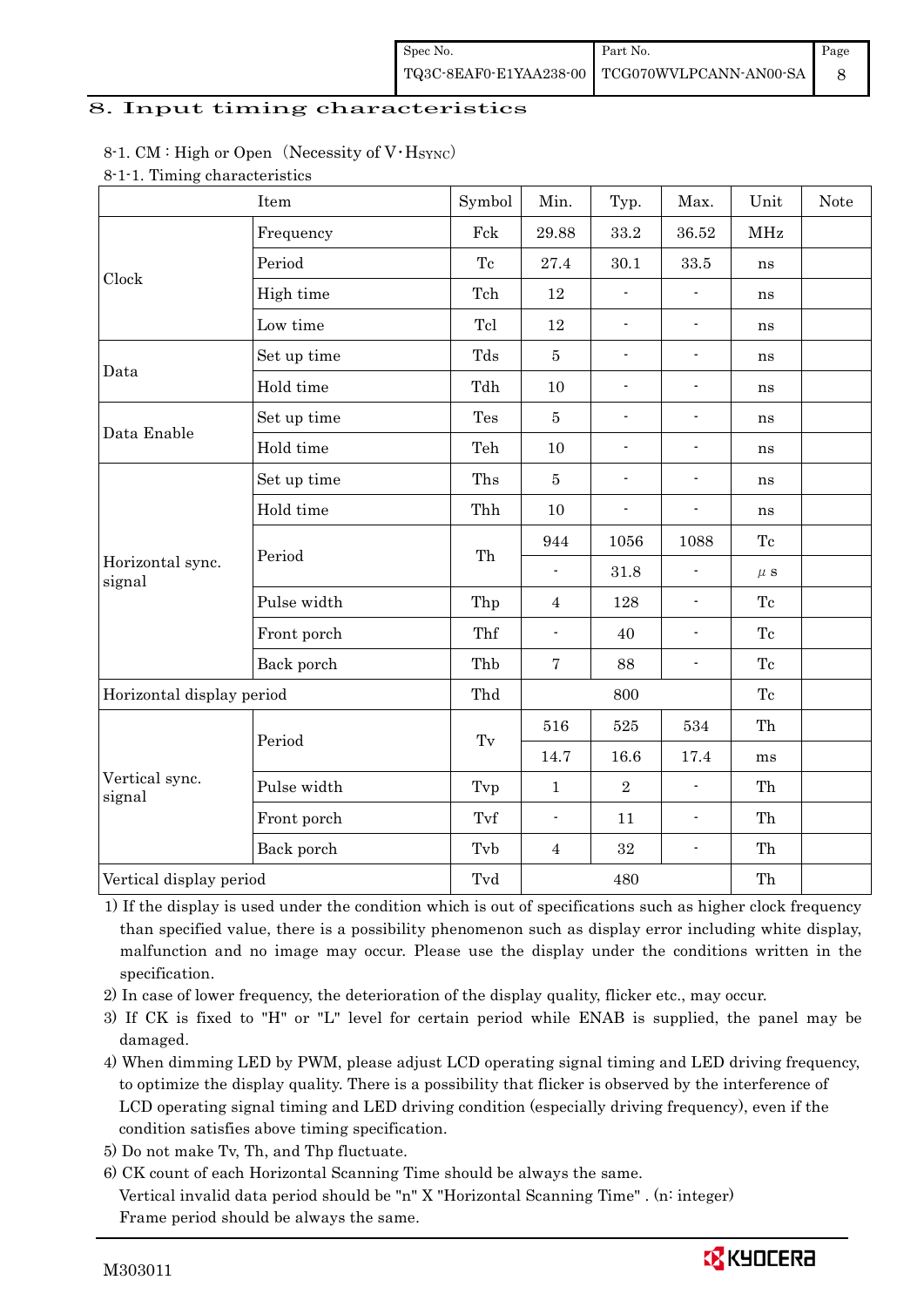#### 8-1-2. Input timing characteristics



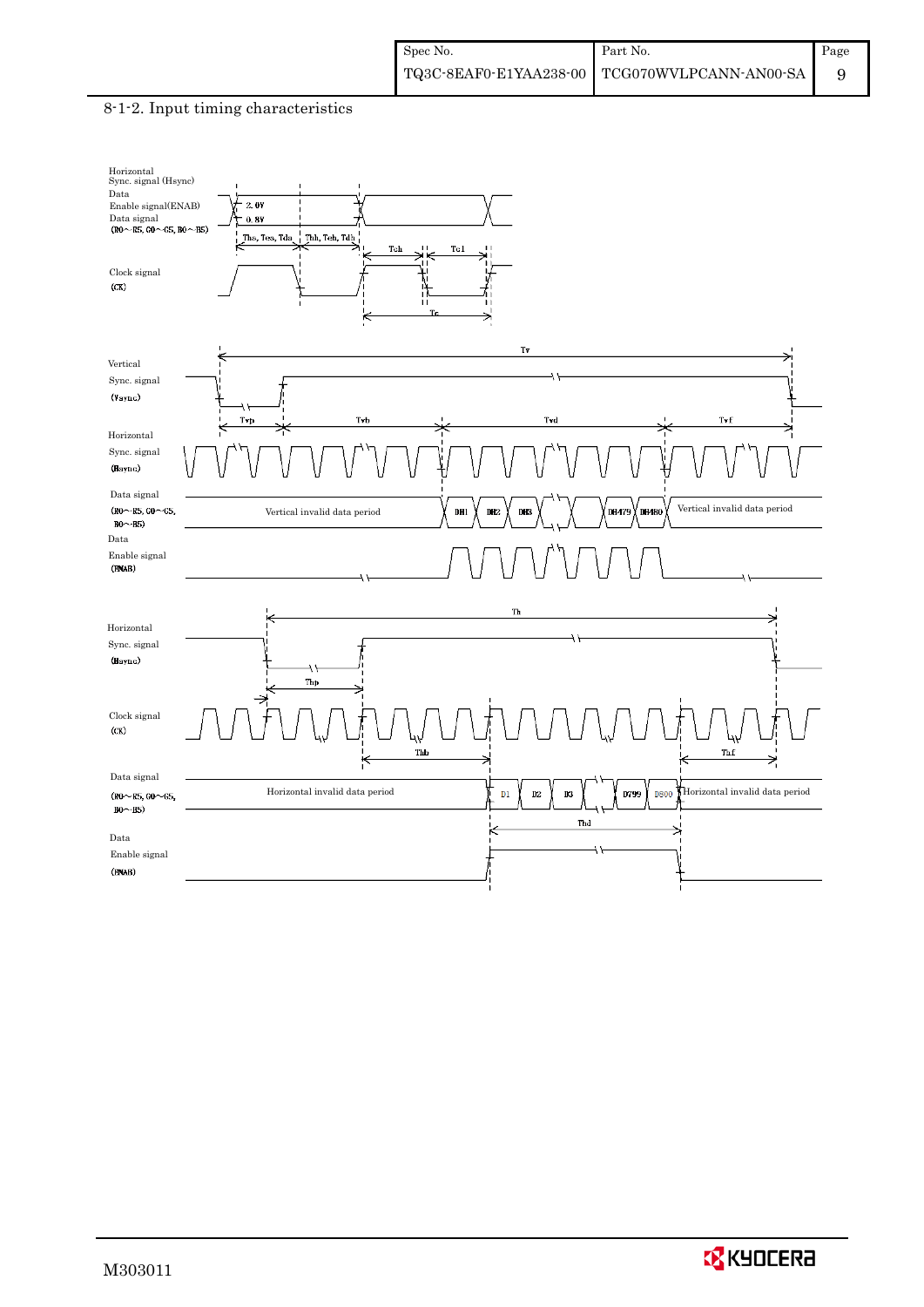#### 8-2. CM : GND (Uunecessity of  $V$  Hsync)

#### 8-2-1. Timing characteristics

|        | Item                      | Symbol | Min.           | Typ.           | Max.           | Unit    | Note |
|--------|---------------------------|--------|----------------|----------------|----------------|---------|------|
|        | Frequency                 | Fck    | 29.88          | 33.2           | 36.52          | MHz     |      |
|        | Period                    | Tc     | 27.4           | 30.1           | 33.5           | ns      |      |
| Clock  | High time                 | Tch    | 12             |                |                | ns      |      |
|        | Low time                  | Tcl    | 12             |                |                | ns      |      |
| Data   | Set up time               | Tds    | $\overline{5}$ |                |                | ns      |      |
|        | Hold time                 | Tdh    | 10             |                |                | ns      |      |
| Enable | Set up time               | Tes    | $\overline{5}$ |                |                | ns      |      |
|        | Hold time                 | Teh    | 10             | $\blacksquare$ |                | ns      |      |
|        | Period                    | Th     | 1024           | 1056           | 1088           | Tc      |      |
|        |                           |        | $\blacksquare$ | 31.8           | $\blacksquare$ | $\mu$ s |      |
|        | Horizontal display period | Thd    | 800            |                |                | Tc      |      |
|        |                           |        | 487            | 525            | 550            | Th      |      |
|        | Period                    | Tv     | 14.7           | 16.6           | 17.4           | ms      |      |
|        | Vertical display period   | Tvd    | 480            |                | Th             |         |      |

1) If the display is used under the condition which is out of specifications such as higher clock frequency than specified value, there is a possibility phenomenon such as display error including white display, malfunction and no image may occur.

Please use the display under the conditions written in the specification.

- 2) In case of lower frequency, the deterioration of the display quality, flicker etc., may occur.
- 3) If CK is fixed to "H" or "L" level for certain period while ENAB is supplied, the panel may be damaged.
- 4) When dimming LED by PWM, please adjust LCD operating signal timing and LED driving frequency, to optimize the display quality. There is a possibility that flicker is observed by the interference of LCD operating signal timing and LED driving condition (especially driving frequency), even if the condition satisfies above timing specification.
- 5) Do not make Tv, Th, and Thp fluctuate.
- 6) CK count of each Horizontal Scanning Time should be always the same. Vertical invalid data period should be "n" X "Horizontal Scanning Time" . (n: integer) Frame period should be always the same.

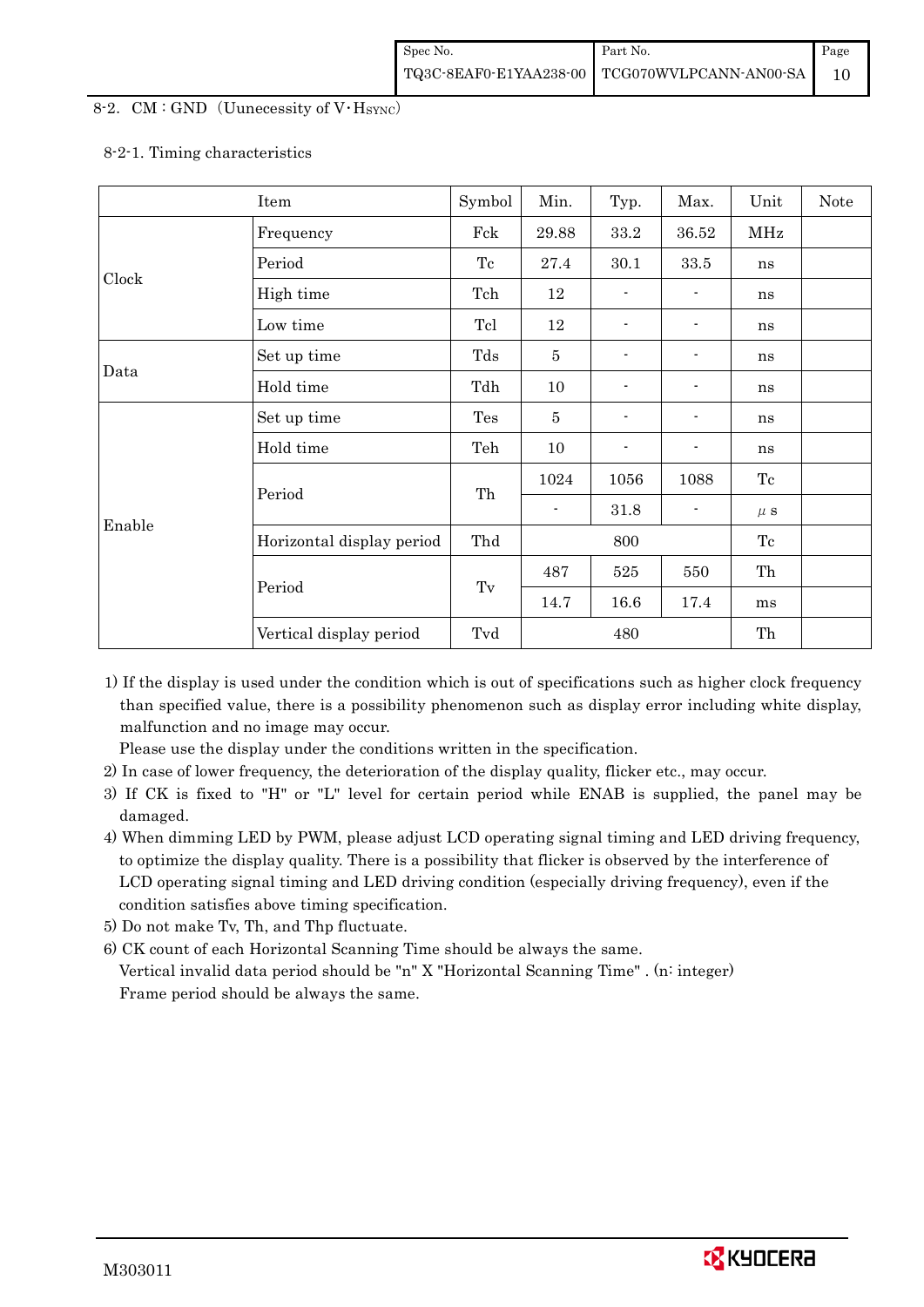#### Tc Tcl :: Tch Clock signal (CK) <sup>Tdh</sup> √<sup>Tds</sup> Data signal Horizontal invalid Horizontal invalid D1 **Y** D2 **Y** Y D799 **Y** D800 data period data period  $(R0~R5, GO~G5,$  $B0~B5)$  $\left\langle \left\langle \cdot \right\rangle \right\rangle$ Enable signal (ENAB) Clock signal (CK) Data signal Horizontal invalid Horizontal invalid  $(R0~R5, G0~G5,$  $D1$   $\gamma$   $D2$   $\gamma$   $\gamma$   $D799$   $\gamma$  D800  $\gamma$  D112000041 Invaria  $\gamma$  D1  $\gamma$  D2 data period data period  $B0~B5)$ Th Enable signal (ENAB) Thd Data signal DH1 $\gamma$  DH2 $\gamma$  DH3 $\gamma$   $\gamma$   $\gamma$  DH479 DH480  $(R0~R5, GO~G5,$  $DH479$  DH480 Vertical invalid data perio Vertical invalid data period  $B0~B5)$  $\overline{1}$ Tv Enable signal (ENAB) → Tvd

#### 8-2-2. Input timing characteristics

8-3. Input Data Signals and Display position on the screen

| D1, DH1<br>D1, DH2 | D <sub>2</sub> , DH <sub>2</sub><br>D <sub>2</sub> , DH <sub>3</sub> | D3, DH1<br>D3, DH2            |             | <b>D800, DH1</b> |
|--------------------|----------------------------------------------------------------------|-------------------------------|-------------|------------------|
|                    |                                                                      |                               |             |                  |
|                    |                                                                      |                               | G<br>R<br>B |                  |
|                    |                                                                      |                               |             |                  |
|                    |                                                                      |                               |             |                  |
|                    |                                                                      | D1, DH480 D2, DH480 D3, DH480 |             |                  |

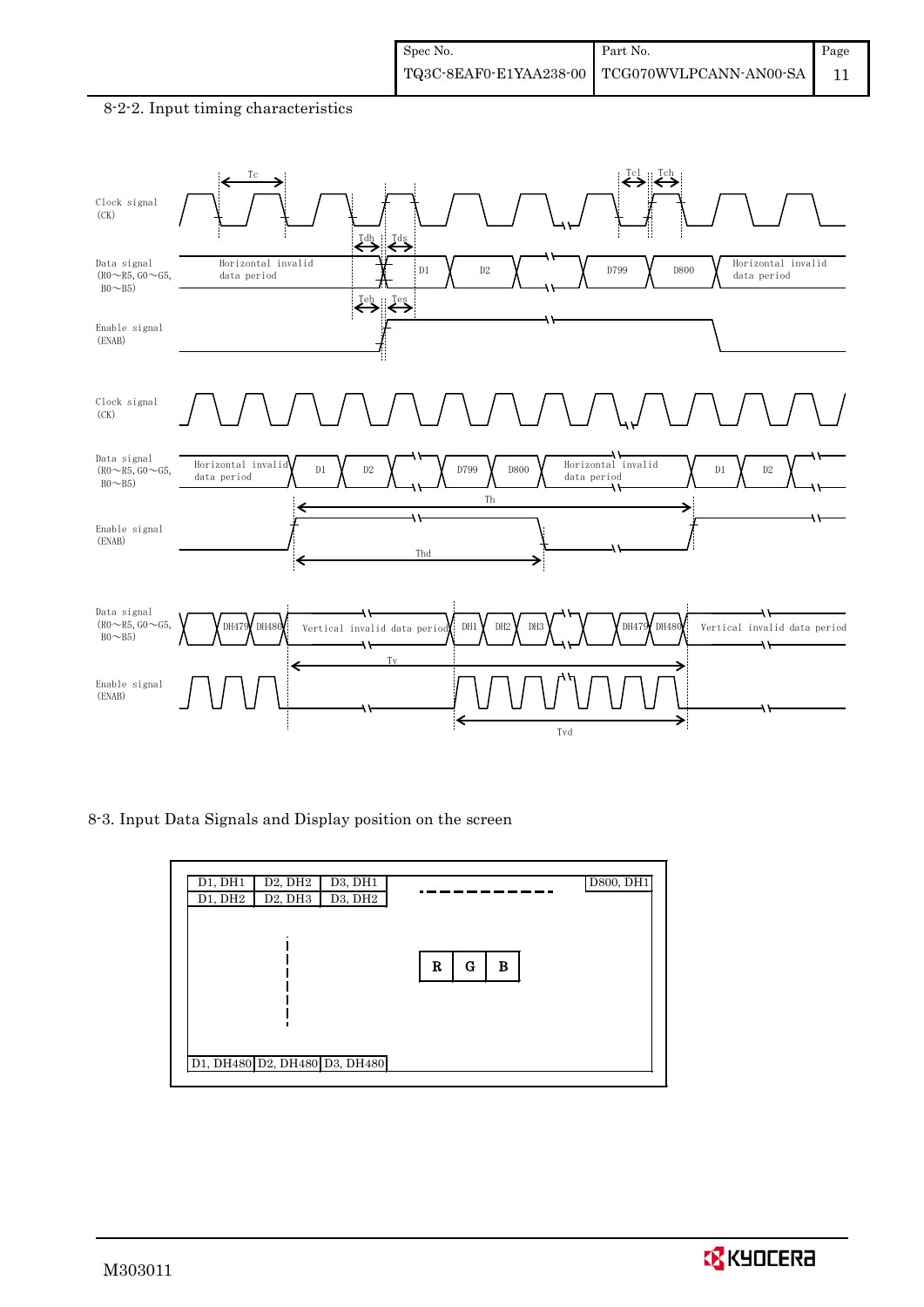| Spec No. | Part No.                                      | Page |
|----------|-----------------------------------------------|------|
|          | TQ3C-8EAF0-E1YAA238-00 TCG070WVLPCANN-AN00-SA |      |

#### 9. Backlight characteristics

| Item                |        | Symbol | Min.                     | Typ.   | Max.           | Unit | Note                         |
|---------------------|--------|--------|--------------------------|--------|----------------|------|------------------------------|
| Forward current     | 1)     | ΙF     | $\overline{\phantom{0}}$ | 60     | $\blacksquare$ | mA   | Ta= $-20\sim70$ °C           |
|                     | 1)     |        |                          | 12.6   | 14.7           |      | IF=60mA, Ta= $-20^{\circ}$ C |
| Forward voltage     |        | VF     |                          | 12.0   | 14.1           |      | IF=60mA, Ta= $25^{\circ}$ C  |
|                     |        |        |                          | 11.6   | 13.8           |      | IF=60mA, Ta= $70^{\circ}$ C  |
| Operating life time | 2), 3) | T      |                          | 50,000 | $\blacksquare$ | h    | IF=60mA, Ta= $25^{\circ}$ C  |

1) For each "AN-CA"

2) When brightness decrease 50% of minimum brightness. The average life of a LED will decrease when the LCD is operating at higher temperatures.

- 3) Life time is estimated data.(Condition : IF=60mA, Ta=25℃ in chamber).
- 4) An input current below 15mA may reduce the brightness uniformity of the LED backlight. This is because the amount of light from each LED chip is different. Therefore, please evaluate carefully before finalizing the input current.

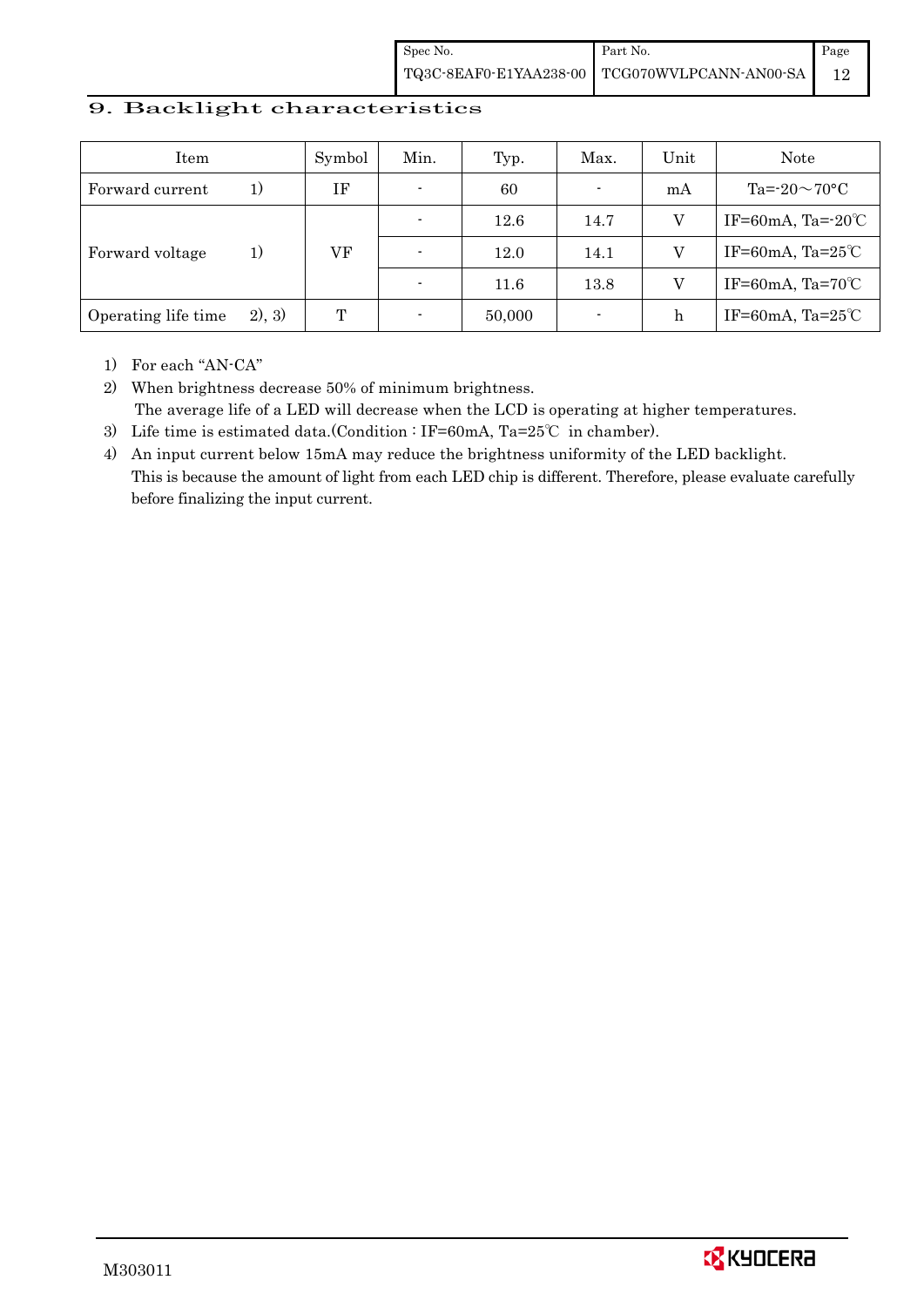#### 10. Lot number identification

The lot number shall be indicated on the back of the backlight case of each LCD.

TCG070WVLPCANN-AN00-SA - □□ - □□ - □ MADE IN □□□□□ ↓ ↓ ↓ ↓ ↓  $12 \quad 3 \quad 4$  5

- No1. No5. above indicate
	- 1. Year code
		- 2. Month code
		- 3. Date
		- 4. Version Number
		- 5. Country of origin (Japan or China)

| Year | 2018 | 2019 | 2020 | 2021 | 2022 | 2023 |
|------|------|------|------|------|------|------|
| Code |      | ັ    |      |      |      |      |

| Month      | Jan. | Feb. | Mar. | Apr. | May | Jun. |
|------------|------|------|------|------|-----|------|
| $\rm Code$ |      |      |      |      |     |      |

| Month | Jul. | Aug. | Sep. | Oct. | Nov. | Dec. |
|-------|------|------|------|------|------|------|
| Code  |      | ◡    |      | 77   |      |      |

#### 11. Warranty

#### 11-1. Incoming inspection

Please inspect the LCD within one month after your receipt.

#### 11-2. Production warranty

 Kyocera warrants its LCD's for a period of 12 months from the ship date. Kyocera shall, by mutual agreement, replace or re-work defective LCD's that are shown to be Kyocera's responsibility.

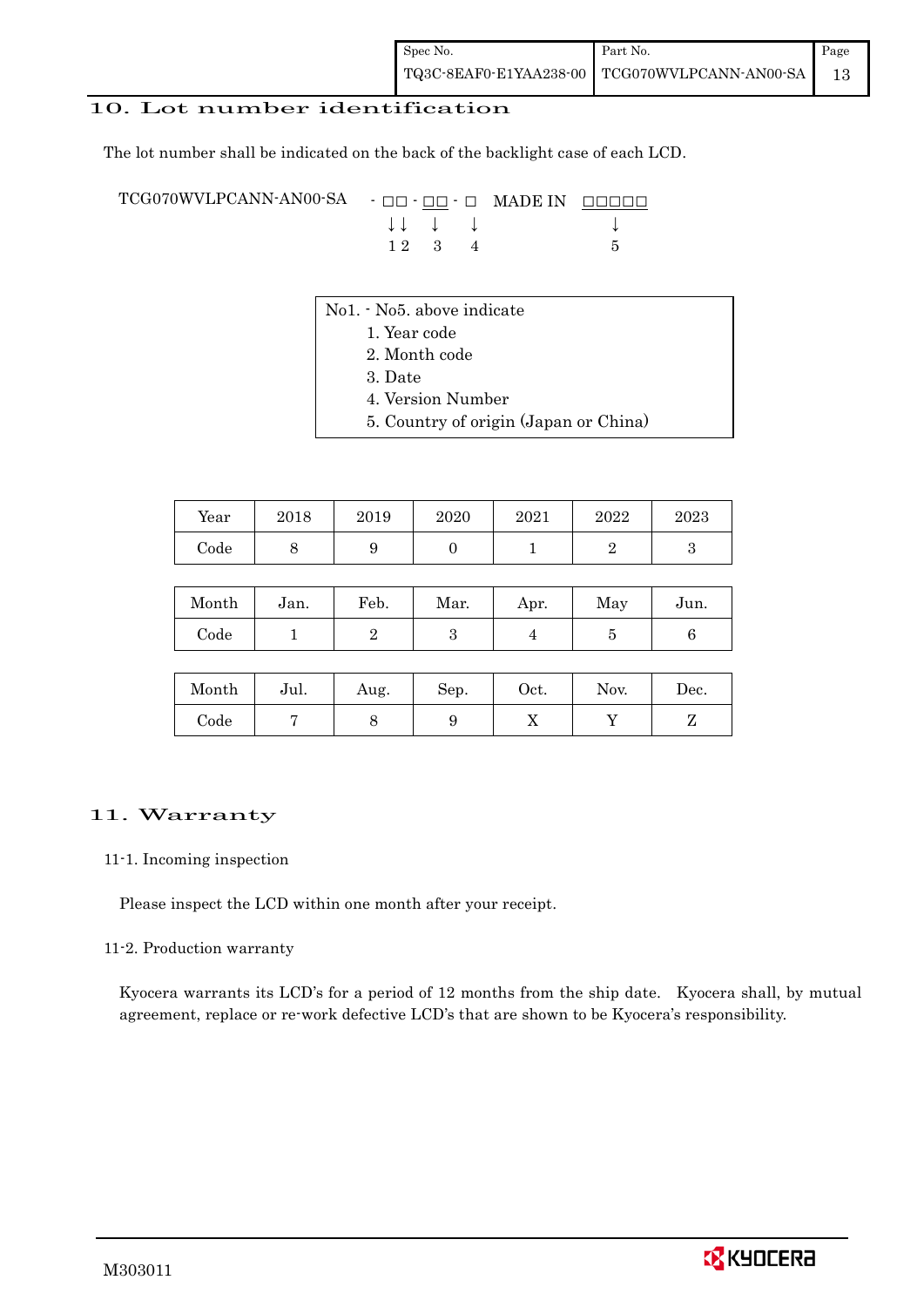#### 12. Precautions for use

- 12-1. Installation of the LCD
- 1) A transparent protection plate shall be added to protect the LCD and its polarizer.
- 2) The LCD shall be installed so that there is no pressure on the LSI chips.
- 3) The LCD shall be installed flat, without twisting or bending.
- 4) A transparent protection sheet is attached to the polarizer. Please remove the protection film slowly before use, paying attention to static electricity.

12-2. Static electricity

- 1) Since CMOS ICs are mounted directly onto the LCD glass, protection from static electricity is required.
- 2) Workers should use body grounding. Operator should wear ground straps.

#### 12-3. LCD operation

1) The LCD shall be operated within the limits specified. Operation at values outside of these limits may shorten life, and/or harm display images.

#### 12-4. Storage

- 1) The LCD shall be stored within the temperature and humidity limits specified. Store in a dark area, and protect the LCD from direct sunlight or fluorescent light.
- 2) Always store the LCD so that it is free from external pressure onto it.

12-5. Usage

- 1) DO NOT store in a high humidity environment for extended periods. Polarizer degradation bubbles, and/or peeling off of the polarizer may result.
- 2) The front polarizer is easily scratched or damaged. Prevent touching it with any hard material, and from being pushed or rubbed.
- 3) The LCD screen may be cleaned by wiping the screen surface with a soft cloth or cotton pad using a little Ethanol.
- 4) Water may cause damage or discoloration of the polarizer. Clean condensation or moisture from any source immediately.
- 5) Always keep the LCD free from condensation during testing. Condensation may permanently spot or stain the polarizer.
- 6) Do not disassemble LCD because it will result in damage.
- 7) This Kyocera LCD has been specifically designed for use in general electronic devices, but not for use in a special environment such as usage in an active gas. Hence, when the LCD is supposed to be used in a special environment, evaluate the LCD thoroughly beforehand and do not expose the LCD to chemicals such as an active gas.
- 8) Please do not use solid-base image pattern for long hours because a temporary afterimage may appear. We recommend using screen saver etc. in cases where a solid-base image pattern must be used.
- 9) Liquid crystal may leak when the LCD is broken. Be careful not to let the fluid go into your eyes and mouth. In the case the fluid touches your body; rinse it off right away with water and soap.

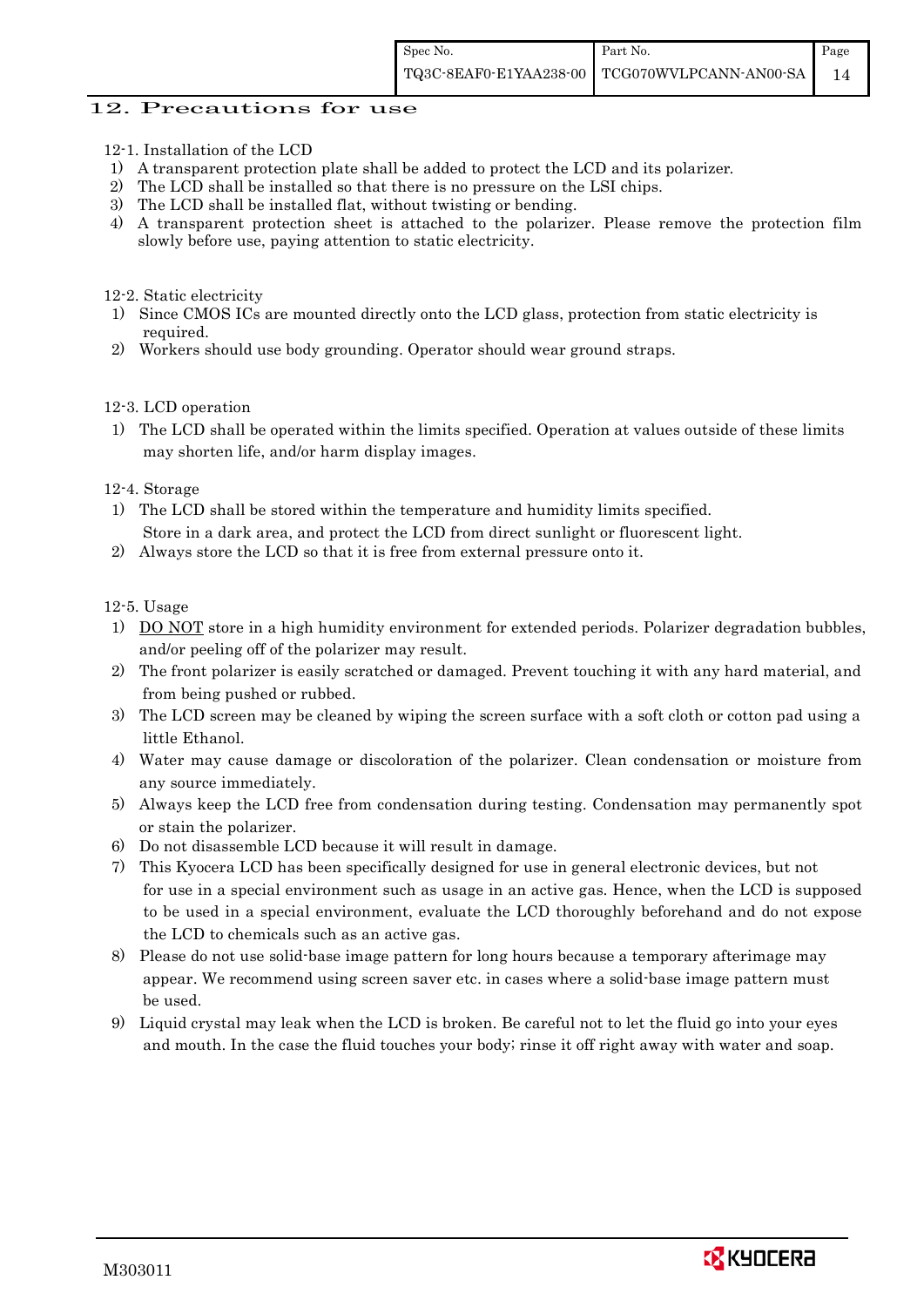### 13. Reliability test data

| Test item                            | Test condition                                                                                        | Test time        |                                                            | Judgement                                                         |
|--------------------------------------|-------------------------------------------------------------------------------------------------------|------------------|------------------------------------------------------------|-------------------------------------------------------------------|
| High temp.<br>atmosphere             | $80^{\circ}$ C                                                                                        | 240h             | Display function<br>Display quality<br>Current consumption | $\therefore$ No defect<br>$: No$ defect<br>$\therefore$ No defect |
| Low temp.<br>atmosphere              | $-30^{\circ}$ C                                                                                       | 240h             | Display function<br>Display quality<br>Current consumption | $\therefore$ No defect<br>$: No$ defect<br>$: No$ defect          |
| High temp.<br>humidity<br>atmosphere | $40^{\circ}$ C 90% RH                                                                                 | 240h             | Display function<br>Display quality<br>Current consumption | $\therefore$ No defect<br>$: No$ defect<br>$\therefore$ No defect |
| Temp. cycle                          | $-30^{\circ}$ C<br>0.5 <sub>h</sub><br>0.5 <sub>h</sub><br>R.T.<br>$80^{\circ}$ C<br>0.5 <sub>h</sub> | 10cycles         | Display function<br>Display quality<br>Current consumption | $\therefore$ No defect<br>$: No$ defect<br>$: No$ defect          |
| High temp.<br>operation              | $70^{\circ}$ C                                                                                        | 500 <sub>h</sub> | Display function<br>Display quality<br>Current consumption | $\therefore$ No defect<br>$\therefore$ No defect<br>$: No$ defect |

1) Each test item uses a test LCD only once. The tested LCD is not used in any other tests.

2) The LCD is tested in circumstances in which there is no condensation.

3) The reliability test is not an out-going inspection.

4) The result of the reliability test is for your reference purpose only. The reliability test is conducted only to examine the LCD's capability.

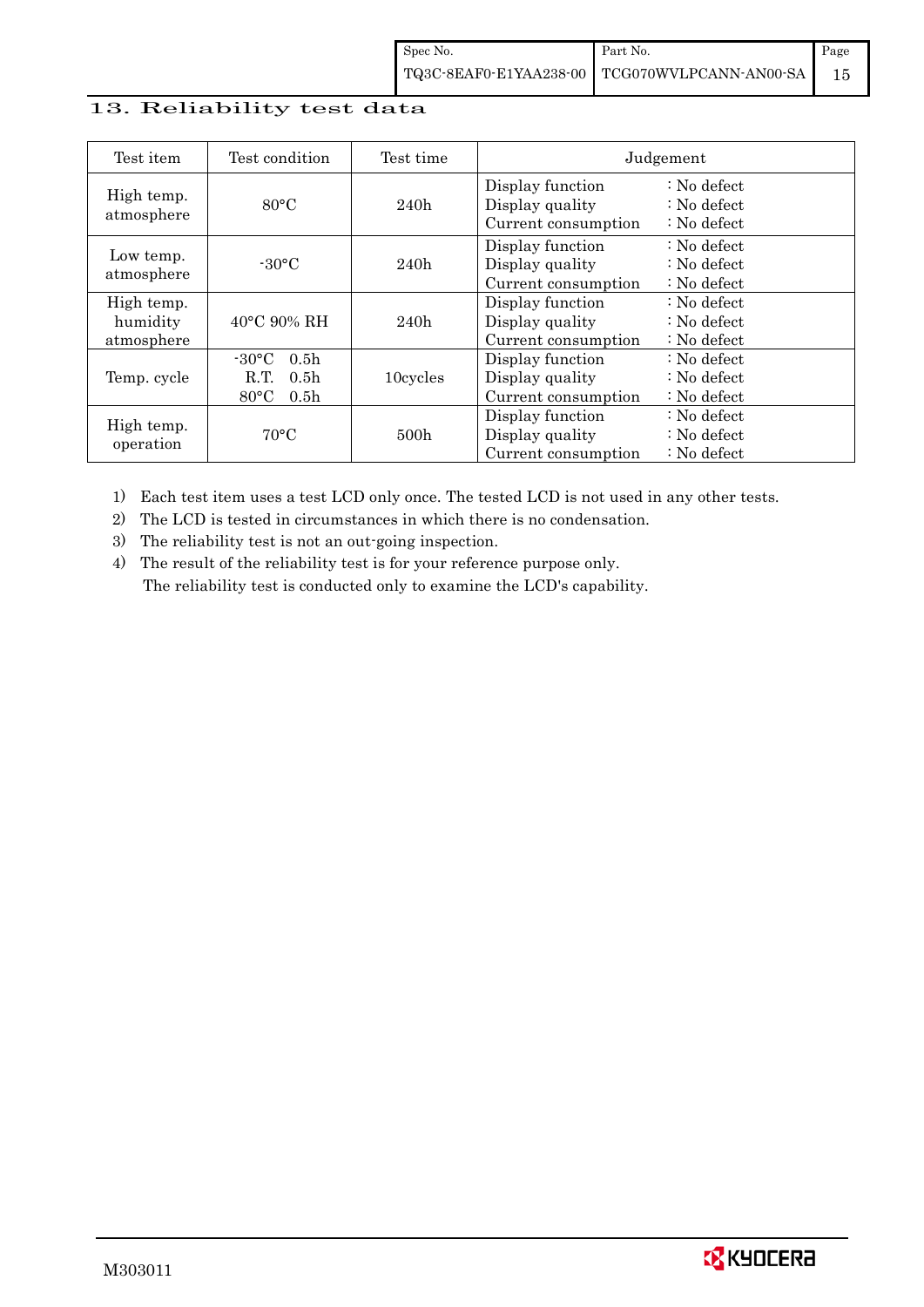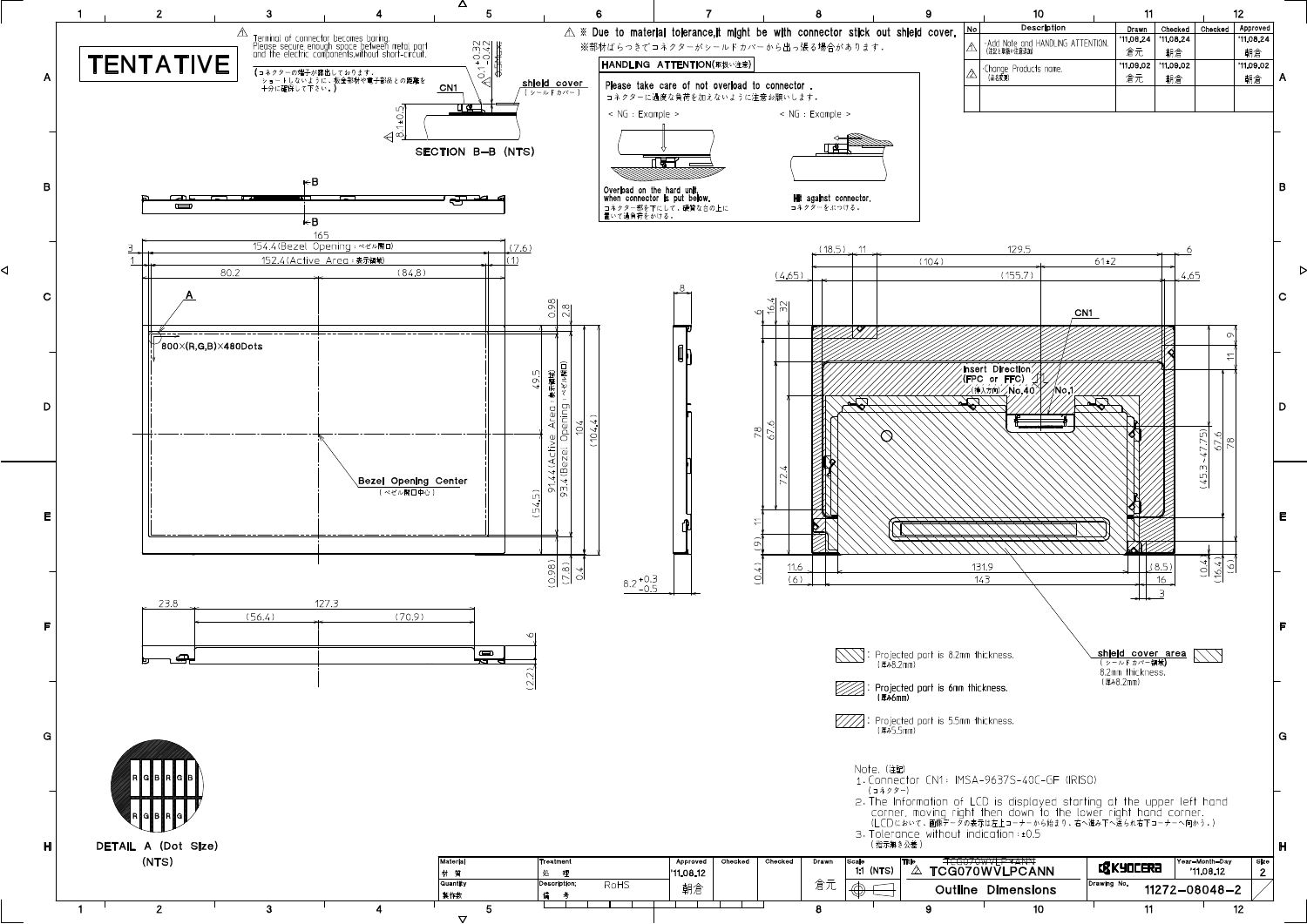| Spec No. | TQ3C-8EAF0-E2YAA238-00 |
|----------|------------------------|
| Atatl    | January 18, 2018       |

# KYOCERA INSPECTION STANDARD

## TYPE : TCG070WVLPCANN-AN00-SA

### KYOCERA DISPLAY CORPORATION

| Original         |          | Designed by: Engineering dept. | Confirmed by $:QA$ dept. |         |           |
|------------------|----------|--------------------------------|--------------------------|---------|-----------|
| Issue Date       | Prepared | Checked                        | Approved                 | Checked | Approved  |
| January 18, 2018 |          |                                | 4 Marximoto              |         | a. Jugani |

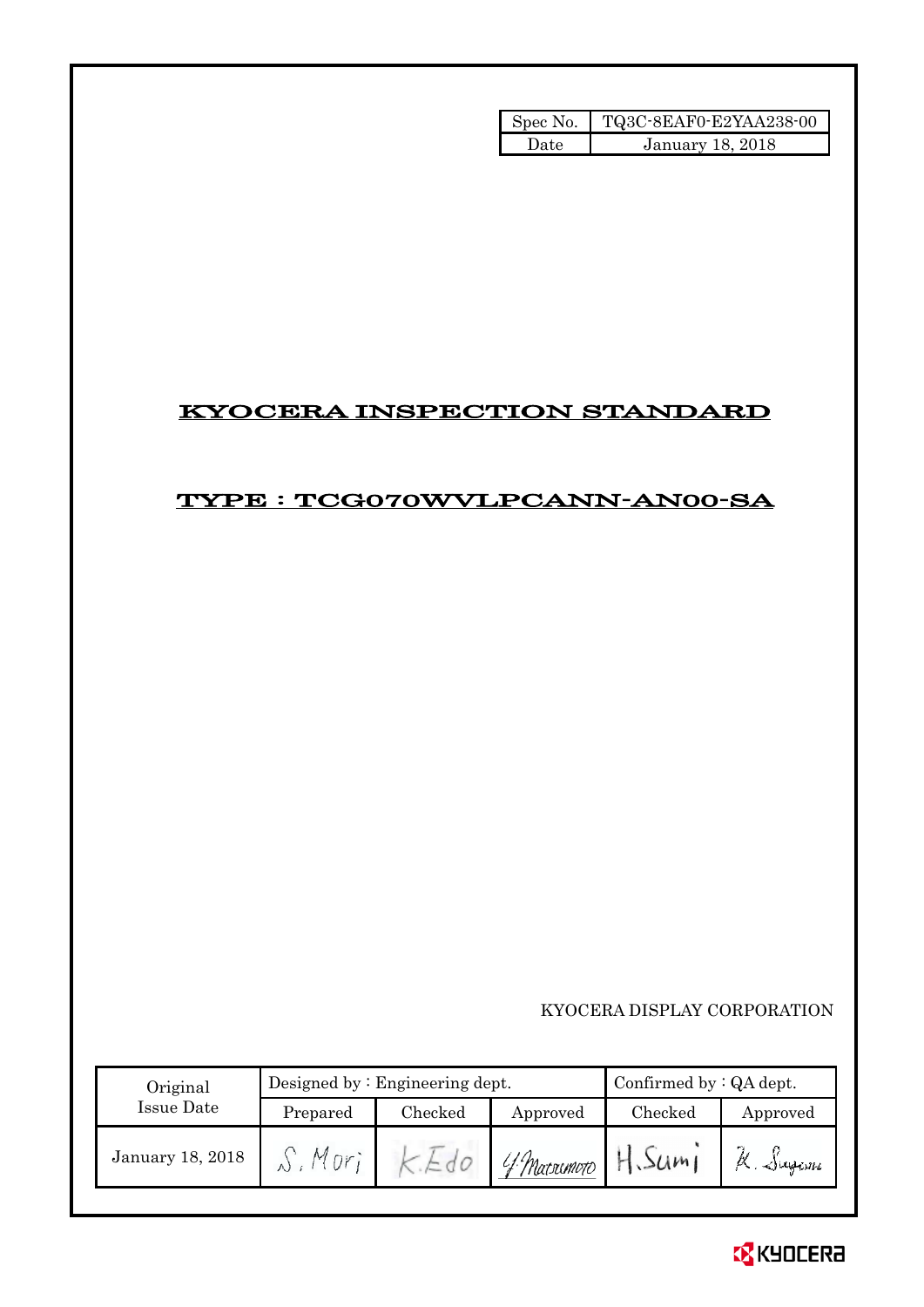| Spec No. | Part No.                                      | Page |
|----------|-----------------------------------------------|------|
|          | TQ3C-8EAF0-E2YAA238-00 TCG070WVLPCANN-AN00-SA |      |

|         | Revision record |                                  |  |                                 |                        |                                |          |
|---------|-----------------|----------------------------------|--|---------------------------------|------------------------|--------------------------------|----------|
|         |                 |                                  |  | Designed by : Engineering dept. |                        | Confirmed by $\colon$ QA dept. |          |
|         | $\rm{Date}$     | $\ensuremath{\mathrm{Prepared}}$ |  | Checked                         | ${\Large\bf Approved}$ | Checked                        | Approved |
|         |                 |                                  |  |                                 |                        |                                |          |
|         |                 |                                  |  |                                 |                        |                                |          |
| Rev.No. | Date            | Page                             |  |                                 | Descriptions           |                                |          |
|         |                 |                                  |  |                                 |                        |                                |          |
|         |                 |                                  |  |                                 |                        |                                |          |
|         |                 |                                  |  |                                 |                        |                                |          |
|         |                 |                                  |  |                                 |                        |                                |          |
|         |                 |                                  |  |                                 |                        |                                |          |
|         |                 |                                  |  |                                 |                        |                                |          |
|         |                 |                                  |  |                                 |                        |                                |          |
|         |                 |                                  |  |                                 |                        |                                |          |
|         |                 |                                  |  |                                 |                        |                                |          |
|         |                 |                                  |  |                                 |                        |                                |          |
|         |                 |                                  |  |                                 |                        |                                |          |
|         |                 |                                  |  |                                 |                        |                                |          |
|         |                 |                                  |  |                                 |                        |                                |          |
|         |                 |                                  |  |                                 |                        |                                |          |
|         |                 |                                  |  |                                 |                        |                                |          |
|         |                 |                                  |  |                                 |                        |                                |          |
|         |                 |                                  |  |                                 |                        |                                |          |
|         |                 |                                  |  |                                 |                        |                                |          |
|         |                 |                                  |  |                                 |                        |                                |          |
|         |                 |                                  |  |                                 |                        |                                |          |
|         |                 |                                  |  |                                 |                        |                                |          |
|         |                 |                                  |  |                                 |                        |                                |          |
|         |                 |                                  |  |                                 |                        |                                |          |
|         |                 |                                  |  |                                 |                        |                                |          |
|         |                 |                                  |  |                                 |                        |                                |          |
|         |                 |                                  |  |                                 |                        |                                |          |
|         |                 |                                  |  |                                 |                        |                                |          |
|         |                 |                                  |  |                                 |                        |                                |          |
|         |                 |                                  |  |                                 |                        |                                |          |
|         |                 |                                  |  |                                 |                        |                                |          |
|         |                 |                                  |  |                                 |                        |                                |          |
|         |                 |                                  |  |                                 |                        |                                |          |
|         |                 |                                  |  |                                 |                        |                                |          |
|         |                 |                                  |  |                                 |                        |                                |          |
|         |                 |                                  |  |                                 |                        |                                |          |
|         |                 |                                  |  |                                 |                        |                                |          |
|         |                 |                                  |  |                                 |                        |                                |          |
|         |                 |                                  |  |                                 |                        |                                |          |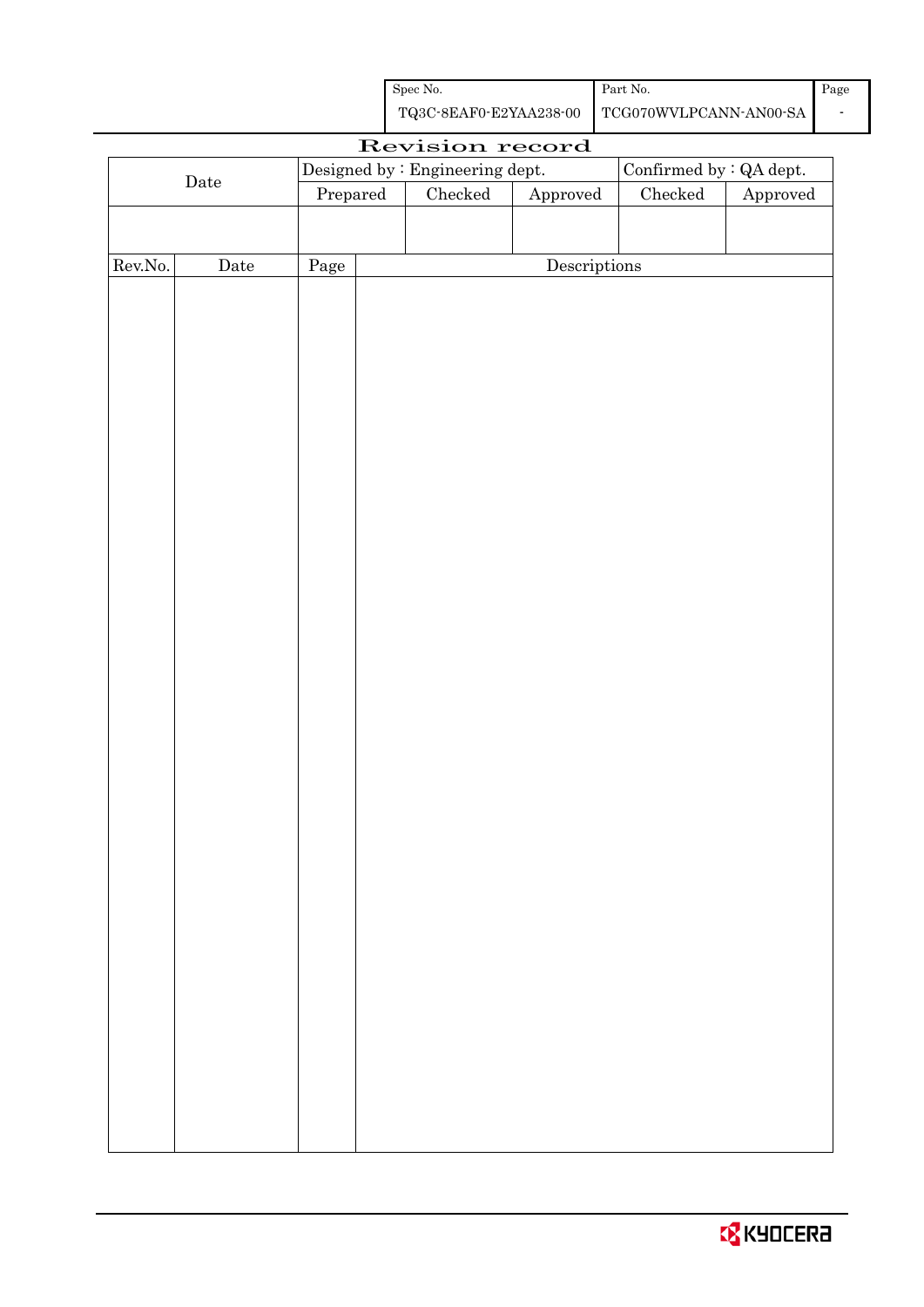## Visuals specification

| 1) Note         |                                                                                              |                           |                                                                                                              |  |  |  |  |  |
|-----------------|----------------------------------------------------------------------------------------------|---------------------------|--------------------------------------------------------------------------------------------------------------|--|--|--|--|--|
|                 |                                                                                              |                           | Note                                                                                                         |  |  |  |  |  |
| General         | 1.                                                                                           |                           | Customer identified anomalies not defined within this inspection standard shall be                           |  |  |  |  |  |
|                 | reviewed by Kyocera, and an additional standard shall be determined by mutual                |                           |                                                                                                              |  |  |  |  |  |
|                 | consent.                                                                                     |                           |                                                                                                              |  |  |  |  |  |
|                 | This inspection standard about the image quality shall be applied to any defect within<br>2. |                           |                                                                                                              |  |  |  |  |  |
|                 | the effective viewing area and shall not be applicable to outside of the area.               |                           |                                                                                                              |  |  |  |  |  |
|                 | 3.                                                                                           | Inspection conditions     |                                                                                                              |  |  |  |  |  |
|                 | Luminance                                                                                    |                           | $\div 500$ Lux min.                                                                                          |  |  |  |  |  |
|                 |                                                                                              | Inspection distance       | $:300$ mm.                                                                                                   |  |  |  |  |  |
|                 | Temperature                                                                                  |                           | : 25 $\pm$ 5°C                                                                                               |  |  |  |  |  |
|                 | Direction                                                                                    |                           | : Directly above                                                                                             |  |  |  |  |  |
| Definition of   | Dot defect                                                                                   | Bright dot defect         | The dot is constantly "on" when power applied to the                                                         |  |  |  |  |  |
| inspection item |                                                                                              |                           | LCD, even when all "Black" data sent to the screen.                                                          |  |  |  |  |  |
|                 |                                                                                              |                           | Inspection tool: 5% Transparency neutral density filter.                                                     |  |  |  |  |  |
|                 |                                                                                              |                           | Count dot: If the dot is visible through the filter.                                                         |  |  |  |  |  |
|                 |                                                                                              |                           | Don't count dot: If the dot is not visible through the                                                       |  |  |  |  |  |
|                 |                                                                                              |                           | filter.                                                                                                      |  |  |  |  |  |
|                 |                                                                                              |                           | There is an electrode in the middle of the dot<br>GBRGBRGB                                                   |  |  |  |  |  |
|                 |                                                                                              |                           | and one dot is shown in the left drawing.<br>BRGBRGB<br>G                                                    |  |  |  |  |  |
|                 |                                                                                              |                           | $<$ dot drawing $>$                                                                                          |  |  |  |  |  |
|                 |                                                                                              | Black dot defect          | The dot is constantly "off" when power applied to the<br>LCD, even when all "White" data sent to the screen. |  |  |  |  |  |
|                 |                                                                                              |                           |                                                                                                              |  |  |  |  |  |
|                 |                                                                                              | Adjacent dot              | Adjacent dot defect is defined as two or more bright dot                                                     |  |  |  |  |  |
|                 |                                                                                              |                           | defects or black dot defects.                                                                                |  |  |  |  |  |
|                 |                                                                                              |                           | <b>RGB</b><br>G<br>B                                                                                         |  |  |  |  |  |
|                 |                                                                                              |                           | RGBRGBRGB                                                                                                    |  |  |  |  |  |
|                 |                                                                                              |                           | dot defect<br>R<br>G B<br>R<br>R                                                                             |  |  |  |  |  |
|                 | External                                                                                     | Bubble, Scratch,          | Visible operating (all pixels "Black" or "White") and non                                                    |  |  |  |  |  |
|                 | inspection                                                                                   | Foreign particle          | operating.                                                                                                   |  |  |  |  |  |
|                 |                                                                                              | (Polarizer, Cell,         |                                                                                                              |  |  |  |  |  |
|                 |                                                                                              | Backlight)                |                                                                                                              |  |  |  |  |  |
|                 |                                                                                              | Appearance                | Does not satisfy the value at the spec.                                                                      |  |  |  |  |  |
|                 |                                                                                              | inspection                |                                                                                                              |  |  |  |  |  |
|                 | Others                                                                                       | LED wires                 | Damaged to the LED wires, connector, pin, functional                                                         |  |  |  |  |  |
|                 |                                                                                              |                           | failure or appearance failure.                                                                               |  |  |  |  |  |
|                 | Definition                                                                                   | Definition of circle size | Definition of linear size                                                                                    |  |  |  |  |  |
|                 | of size                                                                                      |                           |                                                                                                              |  |  |  |  |  |
|                 |                                                                                              |                           |                                                                                                              |  |  |  |  |  |
|                 |                                                                                              |                           |                                                                                                              |  |  |  |  |  |
|                 |                                                                                              |                           |                                                                                                              |  |  |  |  |  |
|                 |                                                                                              | $d = (a + b)/2$           |                                                                                                              |  |  |  |  |  |
|                 |                                                                                              |                           |                                                                                                              |  |  |  |  |  |